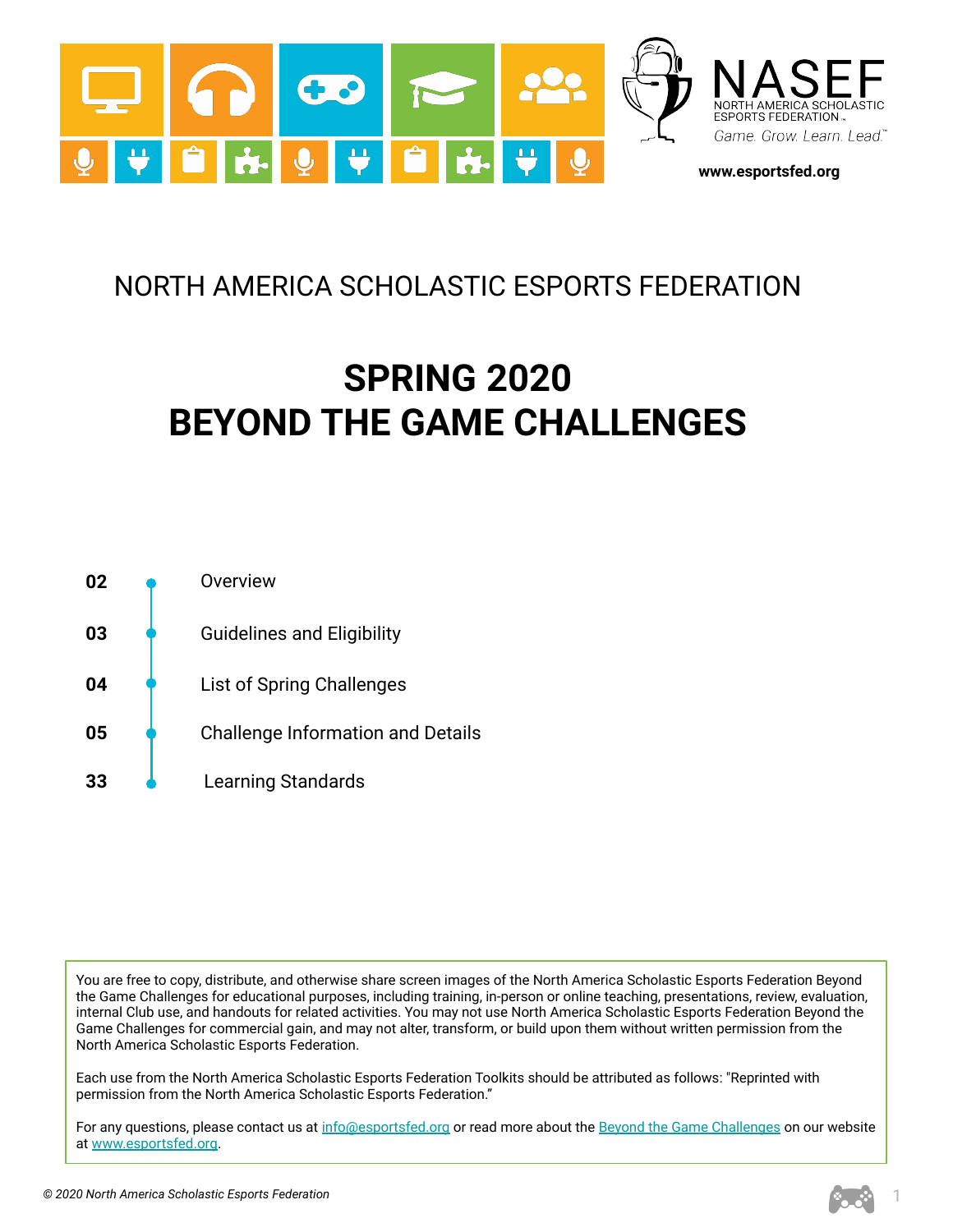

# NORTH AMERICA SCHOLASTIC ESPORTS FEDERATION BEYOND THE GAME CHALLENGES

# **OVERVIEW**

#### **About**

Introducing the North America Scholastic Esports Federation (NASEF) Spring 2020 Beyond the Game Challenges, where esports Clubs across North America are recognized for excellence in scholastic esports. We challenge and celebrate students with interests in a variety of roles within the **[Esports Ecosystem](https://www.esportsfed.org/learning/curriculum/)** (Content Creators, Entrepreneurs, Strategists and Organizers). Students are encouraged to learn new skills, expand their knowledge, and gain real experience in potential future career opportunities. Beyond the Game Challenges are open to all active members in activated NASEF Clubs.

We want to see students' passion for esports and their Clubs come alive this spring! Use those creativity, curiosity, problem-solving, and critical thinking skills to take on one or more challenges.

#### **How It Works**

Review the list of Beyond the Game Challenges. Determine which Challenge you would like to take on. Plan your project and timeline accordingly, and submit your Challenge submission online at **[Beyond the Game](https://www.esportsfed.org/clubs/btg-challenges/)** [Challenges](https://www.esportsfed.org/clubs/btg-challenges/) or within your [Club Portal.](https://clubs.esportsfed.org/account/login) NASEF Members can submit entries for more than one Challenge. Members can also submit as individuals or as teams. See guidelines for submission details for each and review each Challenge as their awards and requirements are specific to each Challenge.

#### **Eligibility**

All students who submit a Beyond the Game Challenge must:

- Be an active member of a Club activated in the North America Scholastic Esports Federation in the United States or Canada.
	- Active Member for a student means completion of student and parent/guardian forms and student has met eligibility requirements. See Student Eligibility for more information.
	- Active Club means complete activation with the North America Scholastic Esports Federation. See [Getting Started](https://www.esportsfed.org/clubs/season-2/) for more information.
- **All entries must be submitted at [Beyond the Game Challenges](https://www.esportsfed.org/clubs/btg-challenges/) or within your [Club Portal](https://clubs.esportsfed.org/account/login) by Friday, May 29, 2020 by 5:00 pm PT|6:00 pm MT|7:00 pm CT|8:00 pm ET.**



Diagram Citation: Anderson, Tsaasan, Reitman, Lee, Wu, Steele, Turner & Steinkuehler (2018)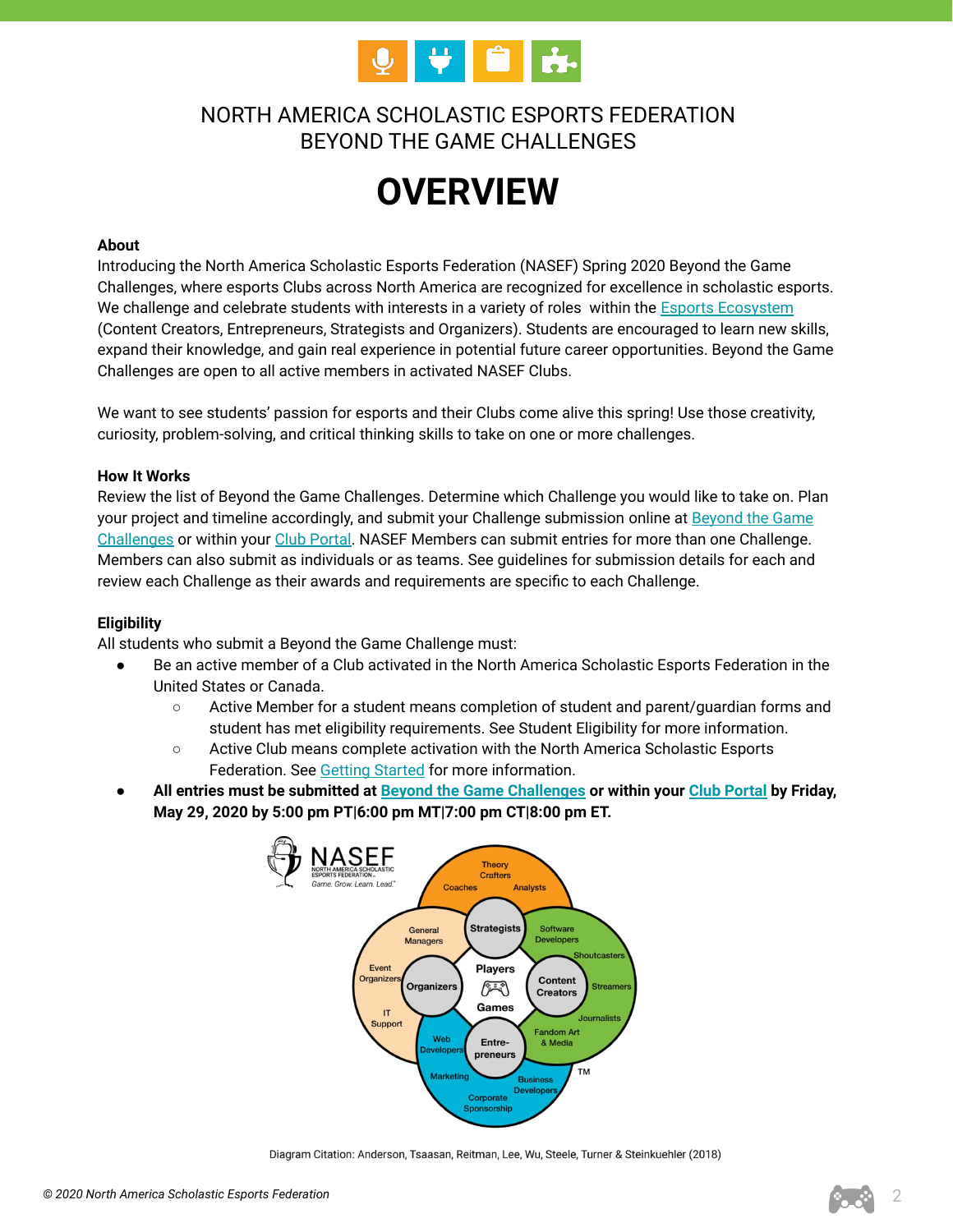

NORTH AMERICA SCHOLASTIC ESPORTS FEDERATION BEYOND THE GAME CHALLENGES

# **GUIDELINES AND ELIGIBILITY**

### **Scholastic Esports Awards**

High school students can compete in the NASEF Spring Beyond the Game Challenges for the following scholastic esports awards:

- \$500 individual scholarships or esports Club grants
- Each winner (individual or team entry) will receive a mentoring session with an esports industry professional or an esports collegiate leader
- Copic Markers 12-Piece Basic Set
- Western Digital SSD Storage
- \$50 Amazon Gift Card
- Logitech C922 Pro HD Stream Webcam
- 1-year Discord Nitro subscription
- Pizza party for your Club (up to \$100)
- Recognition on the NASEF website and social media

\* Please note some awards will be awarded to an individual student or team, depending on the award and entry type. See each Beyond the Game Challenge for award details.

#### **Guidelines**

- Students are required to identify their participating high school or community-based organization with activated Club status with NASEF.
- Students are required to identify their Club general manager name.
- Students must create their own original content (Example: video, blog post, emotes, stream, etc.). ○ No inappropriate subject matter will be accepted.
- Students can apply for more than one Beyond the Game Challenge.
- Students can submit as individuals or teams. Please review each award to determine the individual or team submission guidelines and award details.
- All links to Google, DropBox, OneDrive Folders, or similar file sharing folders must give permission to [info@esportsfed.org](mailto:info@NASEF.org) to view the document, image, folder, etc. Please double check all permissions of links. Unfortunately, submissions with locked permissions will be considered incomplete entries for the Challenge.
- **All entries must be submitted at [Beyond the Game Challenges](https://www.esportsfed.org/clubs/btg-challenges/) or within your [Club Portal](https://clubs.esportsfed.org/account/login) by Friday, May 29, 2020 by 5:00 pm PT|6:00 pm MT|7:00 pm CT|8:00 pm ET.**

For any questions, please contact us at [info@esportsfed.org](mailto:info@NASEF.org).

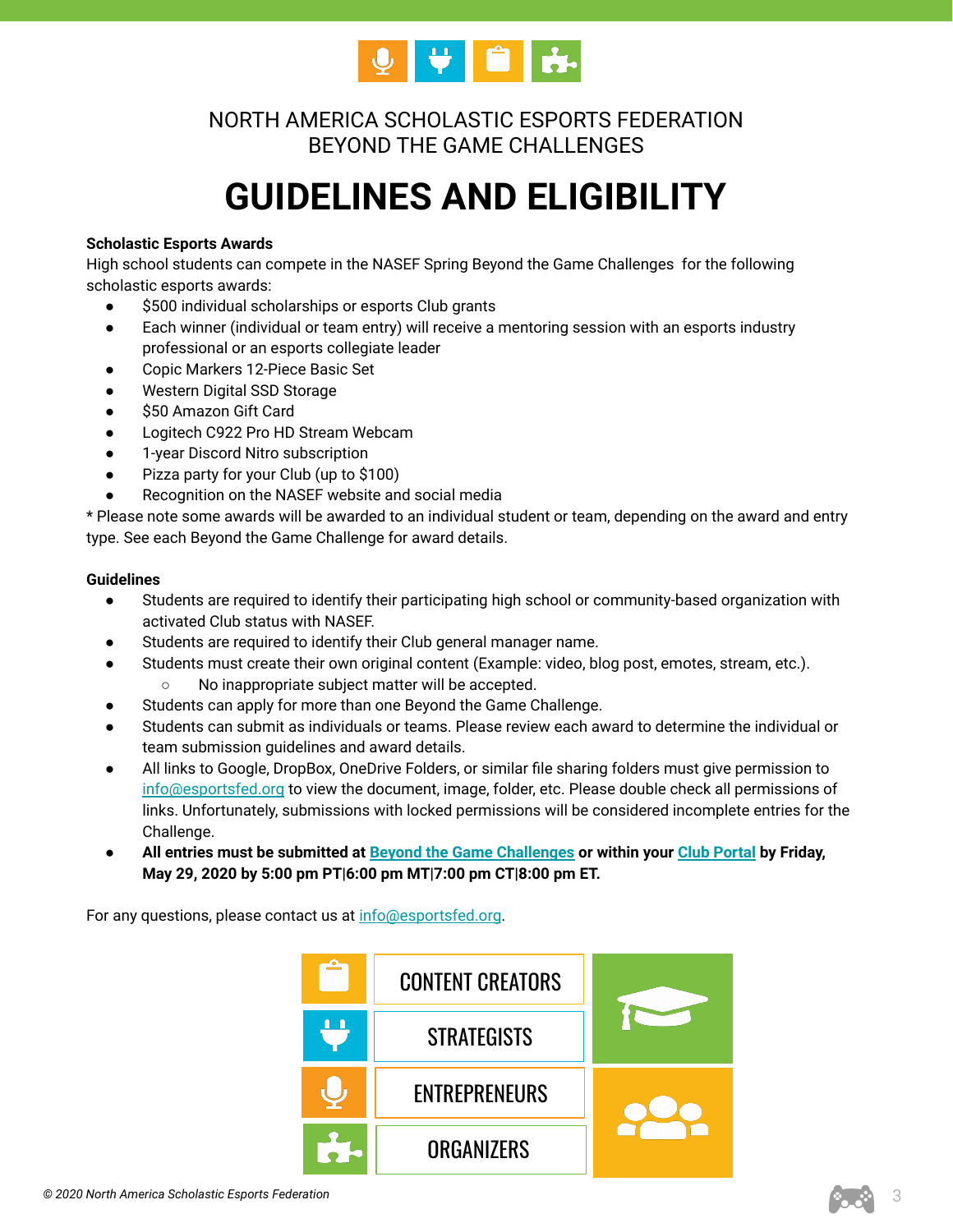

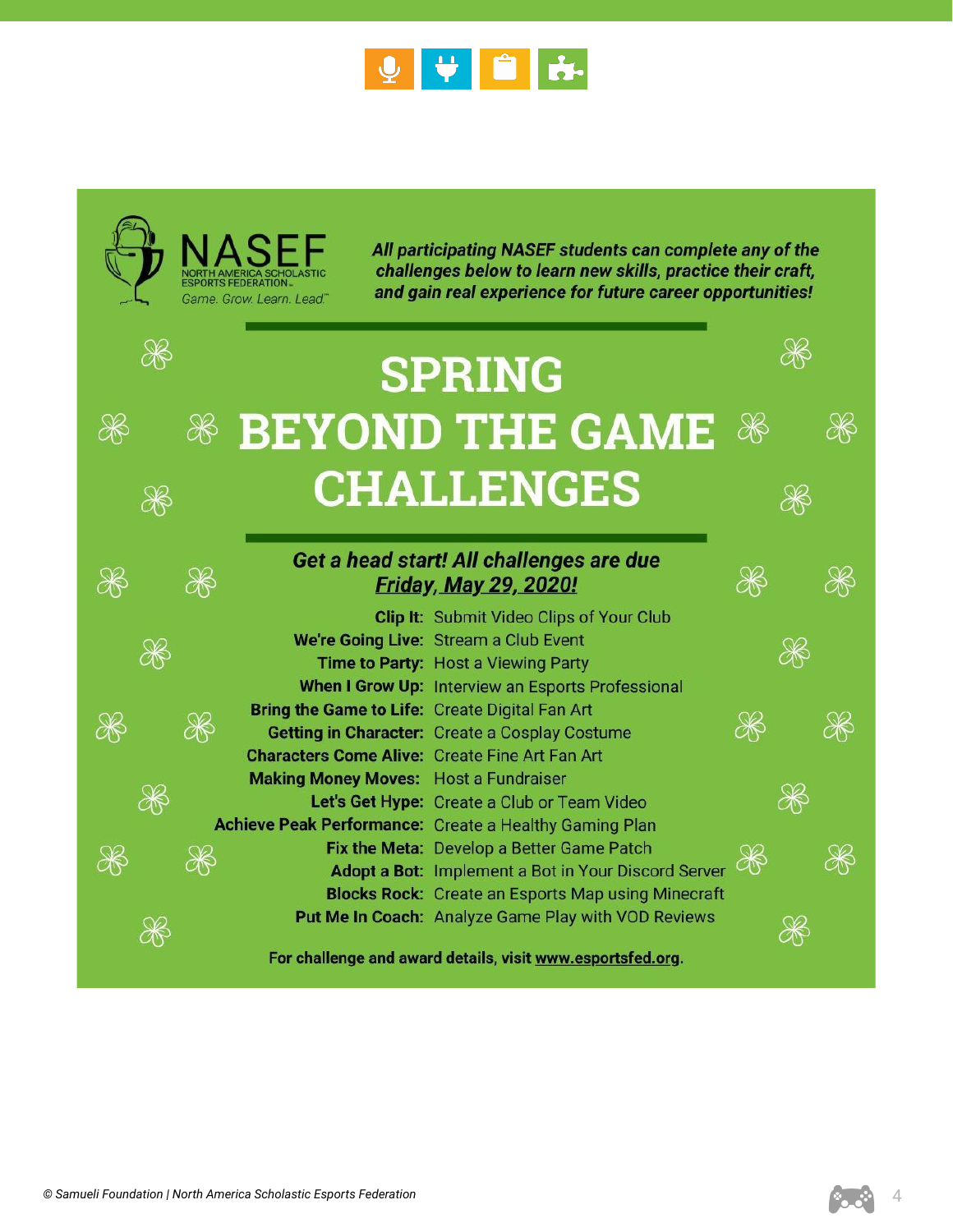

# **BEYOND THE GAME CHALLENGES #1 CLIP IT: SUBMIT VIDEO CLIPS OF YOUR CLUB**

ESPORTS CAREER EXPLORATION: CONTENT CREATORS, ENTREPRENEURS & ORGANIZERS

Sharing photos and videos of your Club activities is a great way to build interest in your Club and around your campus. Content Creators are asked to develop descriptions and engaging images that showcase games, competitions, communities and more. They must have a strong understanding for composition, cinematography, color, and lighting in visual media and be able to understand and utilize an array of tools and technologies. Savvy STEM learners always practice good digital citizenship by making sure that they have permission to post from everyone in the photos and videos.

## **Challenge**

Submit stream clips of your esports Club or team in action!

## **Awards**

Scholastic esports scholarship (\$500), (1) Logitech C922 Pro HD Stream Webcam, (1) 15-minute mentor session with an esports professional/collegiate athlete, and website/social media recognition.

# **Challenge Details**

- Research careers in esports. What do videographers, streamers and graphic designers do in the field of esports?
- **Analyze** video clips from esports Clubs or teams, professional sports Clubs and teams, or collegiate esports Clubs and teams. Identify their strengths and weaknesses.
- **Create** a plan. Before you tackle this Challenge, spend some time thinking about what you will need to do to accomplish it. A few items to think about: what type of technology will you need for your video clips? How will you select your video clips? How will you edit your clips?
- **Capture** 8-10 (15-45 second) video clips using a camera, phone, or stream publisher tool. Video clips should include your Club logo and social media.
- **Upload** the video clips to your Club's social media and make sure to use the hashtag **#esportsBTG**, so we will be able to locate it.
- This Beyond the Game Challenge can only be submitted by an individual student.

# **Judging Criteria**

A panel of NASEF team members, affiliates and partners will review submissions based on the following criteria:

- **Impact**: How engaging or interesting are your video clips? Did you generate more interest in your esports Club or team?
- **Innovation**: How creative is your submission? Did you try new techniques or improve upon existing video clips?
- **Technology:** What types of technology did you utilize? Did you try a new technology, program or platform?
- **Management**: How did you manage your project? What types of tools did you use?
- **Contribution**: How does your project contribute to your esports Club and/or broader community? How much did your project benefit your esports Club and broader community on campus?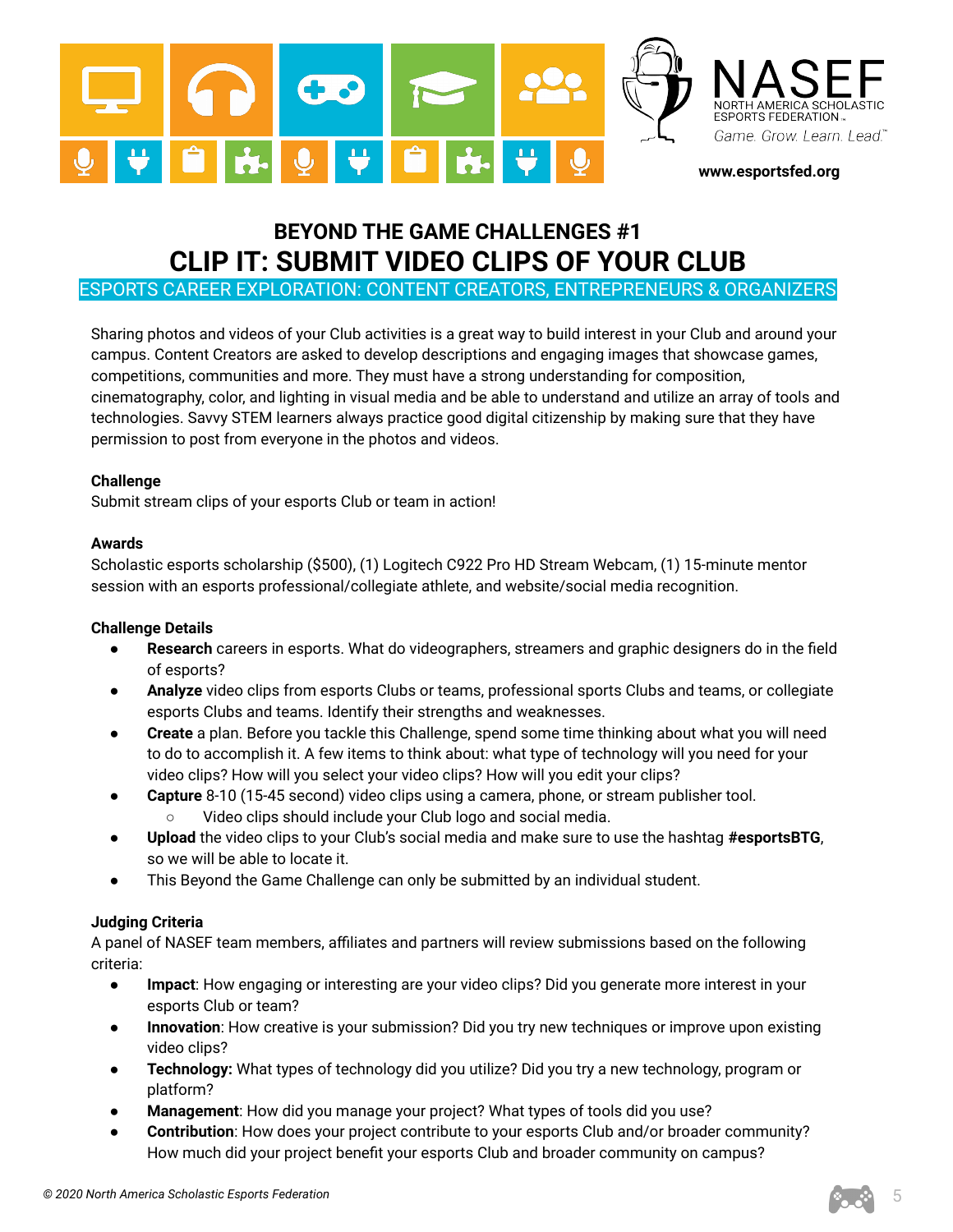

# **BEYOND THE GAME CHALLENGES #1 (CONTINUED) CLIP IT: SUBMIT VIDEO CLIPS OF YOUR CLUB**

ESPORTS CAREER EXPLORATION: CONTENT CREATORS, ENTREPRENEURS & ORGANIZERS

### **Submission Requirements**

- **All entries must be submitted at [Beyond the Game Challenges](https://www.esportsfed.org/clubs/btg-challenges/) or within your [Club Portal](https://clubs.esportsfed.org/account/login) by Friday, May 29, 2020 by 5:00 pm PT|6:00 pm MT|7:00 pm CT|8:00 pm ET.**
- Please complete the following components of this Beyond the Game Challenge in our submission portal:
	- 1. **Research** about videographers, streamers and graphic designers careers in esports (you may also research other careers in esports). Select one profession in esports based on your research and answer the following:
		- Which career did you select? How did you research the careers? Which websites did you use? What types of skills and education do you need for that career? (200-word limit)
	- 2. **Analyze** video clips from esports Clubs or teams (professional, collegiate, high school, you decide). Identify their strengths and weaknesses. Select your video clips, conduct your analysis, and answer the following:
		- Which video clips did you review? Provide two links of the video clips you reviewed. For each video clip: (1) describe what you defined as a strength in the videos and (2) describe what you defined as a weakness in the videos. (200-word limit)
	- 3. **Create** a plan. What steps will you take to complete the Challenge? Be sure to include: the digital media you will use, how you will select the stream clips, and what will you need for editing. Upload your plan as file (Word, PDF, Excel Spreadsheet, or Screenshot image accepted) and describe your plan. (200-word limit)
	- 4. **Share** your 8-10 stream clips. The stream clips can be submitted via a link (YouTube, Vimeo, Google Folder, etc.) in the submission form.
	- 5. **Assess** your stream clips. What are the key elements of the clips (Club members, events, audio, etc.? If you were creating another set of video clips, what would you do differently? How did this contribute to your Club and/or campus? How have you or your esports Club utilized your stream clips? (200-word limit)
	- 6. **Make** the career connection for yourself. How does your experience as a content creator (videographer, streamers, graphic designers, video editor, etc.) contribute to your career aspirations? Has this experience changed your thinking about a career in the esports industry? (500-word limit)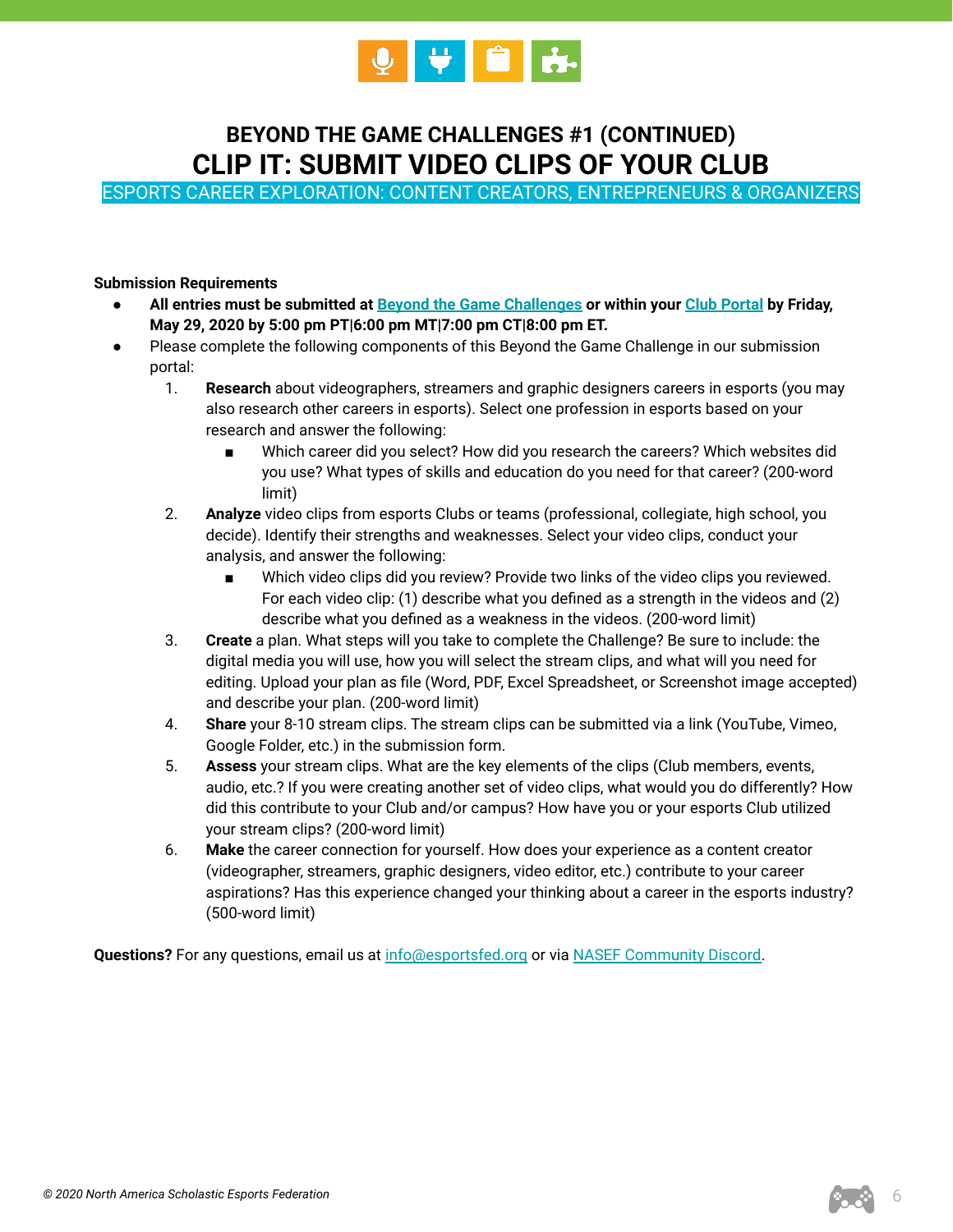

# **BEYOND THE GAME CHALLENGES #2 WE'RE GOING LIVE: STREAM A CLUB EVENT**

ESPORTS CAREER EXPLORATION: CONTENT CREATORS, ENTREPRENEURS & ORGANIZERS

Content Creators are asked to develop descriptions and engaging images that showcase games, competitions, communities and more. They must have a strong understanding for composition, cinematography, color, and lighting in visual media and be able to understand and utilize an array of tools and technologies. Live streams bring your audience in on the action in real-time. Wise digital citizens remember that their actions and behaviors online are reflective of their Club, school, and community. When you go live, remember that you don't have the opportunity to edit footage before it goes live.

## **Challenge**

Produce a stream featuring your esports Club or team event!

## **Award**

Scholastic esports scholarship (\$500) or grant for your esports Club (\$500), (1) Logitech C922 Pro HD Stream Webcam, (1) 15-minute mentor session with an esports professional/collegiate athlete, and website/social media recognition.

- **Research** careers in esports. What do videographers, streamers and graphic designers do in the field of esports?
- **Analyze** streams from esports Clubs or teams, professional sports Clubs and teams, or collegiate esports Clubs and teams. Identify their strengths and weaknesses.
- **Create** a plan. Before you tackle this Challenge, spend some time thinking about what you will need to do to accomplish it. A few items to think about: what type of technology will you need for your strea,? How will you select your event to stream? How will you stream the event? Who do you need to collaborate with for the stream and event? In addition, make sure to:
	- **Create** a Club account for live streaming, such as Twitch or YouTube.
		- Download any necessary software to run your stream.
	- **Identify** your event and finalize the date and time.
	- **Schedule** a stream with your Club.
	- **Publicize** the event and stream.
- **Stream** your Club event.
	- If possible, archive or store your broadcast on Twitch or YouTube.
- **Upload** the video to your Club's social media and make sure to use the hashtag **#esportsBTG**, so we will be able to locate it.
- This Beyond the Game Challenge can be submitted by an individual or team. Members of the team must all be active NASEF members.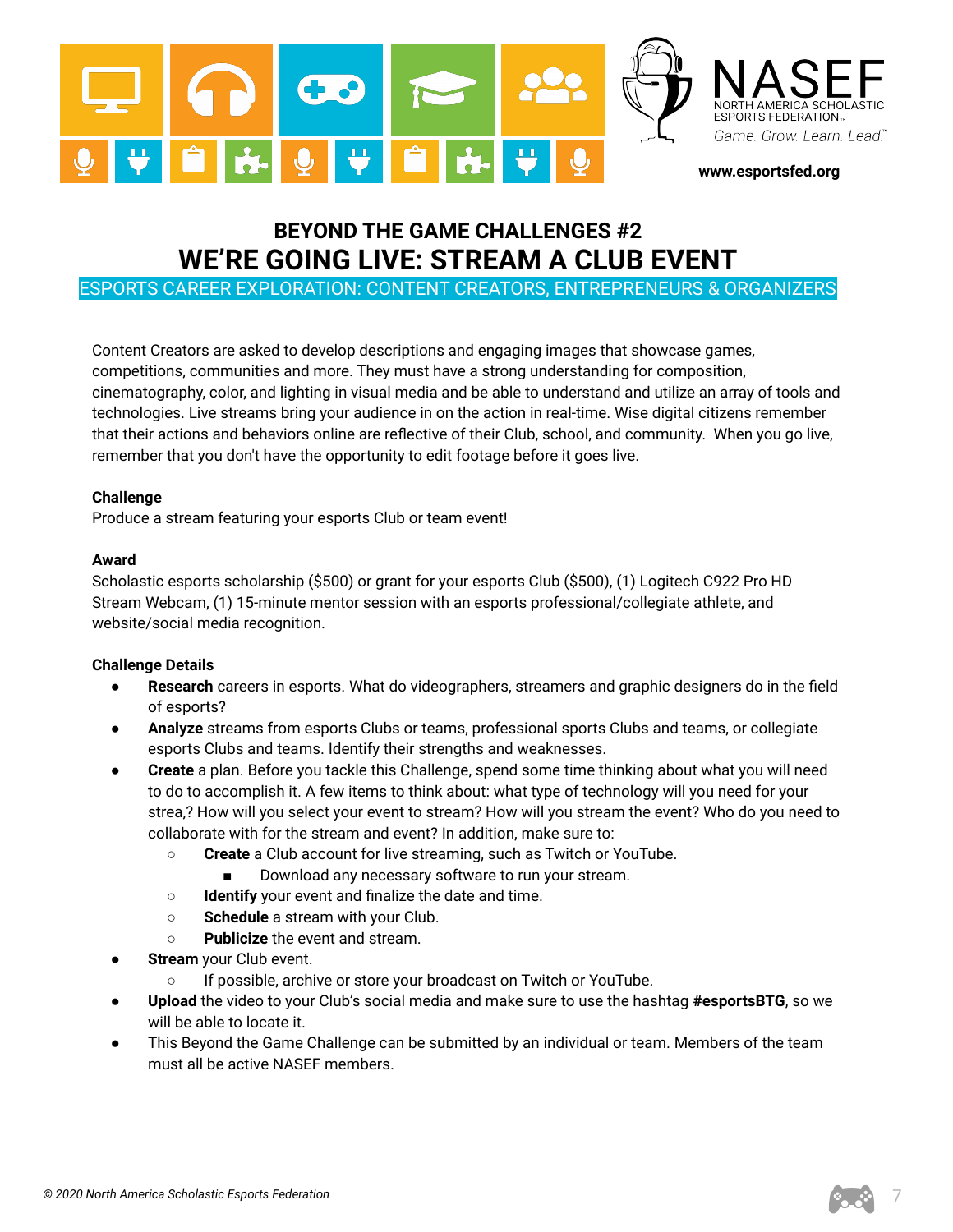

# **BEYOND THE GAME CHALLENGES #2 (CONTINUED) WE'RE GOING LIVE: STREAM A CLUB EVENT**

# ESPORTS CAREER EXPLORATION: CONTENT CREATORS, ENTREPRENEURS & ORGANIZERS

### **Judging Criteria**

A panel of NASEF team members, affiliates and partners will review submissions based on the following criteria:

- **Impact**: How engaging or interesting was your stream? Did you generate more interest in your esports Club or team?
- **Innovation**: How creative is your submission? Did you try new techniques or improve upon other streaming events?
- **Technology:** What types of technology did you utilize? Did you try a new technology, program or platform?
- **Management**: How did you manage your project? What types of tools did you use?
- **Contribution**: How does your project contribute to your esports Club and/or broader community? How much did your project benefit your esports Club and broader community on campus?

#### **Submission Requirements**

- **All entries must be submitted at [Beyond the Game Challenges](https://www.esportsfed.org/clubs/btg-challenges/) or within your [Club Portal](https://clubs.esportsfed.org/account/login) by Friday, May 29, 2020 by 5:00 pm PT|6:00 pm MT|7:00 pm CT|8:00 pm ET.**
- Please complete the following components of this Beyond the Game Challenge in our submission portal:
	- Research about videographer, streamer and graphic designer careers (you may also research other careers in esports). Select one profession in esports based on your research and answer the following:
		- Which career did you select? How did you research the careers? Which websites did you use? What type of skills and education do you need for that career? (200-word limit)
	- **Analyze** live streams from esports Clubs or teams (professional, collegiate, high school, etc.). Identify their strengths and weaknesses. Review a few streams, conduct your analysis, and answer the following:
		- Which streams did you review? Provide two links of the streams you reviewed (if they are archived). For each stream: (1) describe what you defined as a strength in the videos and (2) describe what you defined as a weakness in the streams. (200-word limit)
	- **Create** a streaming plan. Don't forget to include: digital media and technology required for your stream, criteria for the event you're planning to stream, key elements that you're going to be looking for, marketing plans, and graphical needs for the stream. Please include which technology platform or program you plan to use, criteria that you will use to select the stream clips, and any additional planning information for your streaming clips. Upload your plan as file (Word, PDF, Excel Spreadsheet, or Screenshot image accepted) and describe your plan. (200-word limit)
	- **Share** your archived broadcast via a link (YouTube, Vimeo, Google Folder, etc.) in our submission form. Also, let us know the event you were streaming in the submission form.
	- **Assess** your stream. What are the key elements of the stream (Club members, event, audio, etc.? What worked well during your stream? What issues came up during your stream? How did this contribute to your Club and/or campus? How have you or your esports Club utilized your stream? (200-word limit)
	- **Make** the career connection for yourself. How does your experience as a Content Creator (streamers, videographers, streamers, graphic designers, video editors, etc.) contribute to your career aspirations? Has this experience changed your thinking about a career in the esports industry? (500-word limit)

#### **NASEF How-To Guides (accessible via the Club Portal)**

**Esports Ecosystem: Streaming 101** 

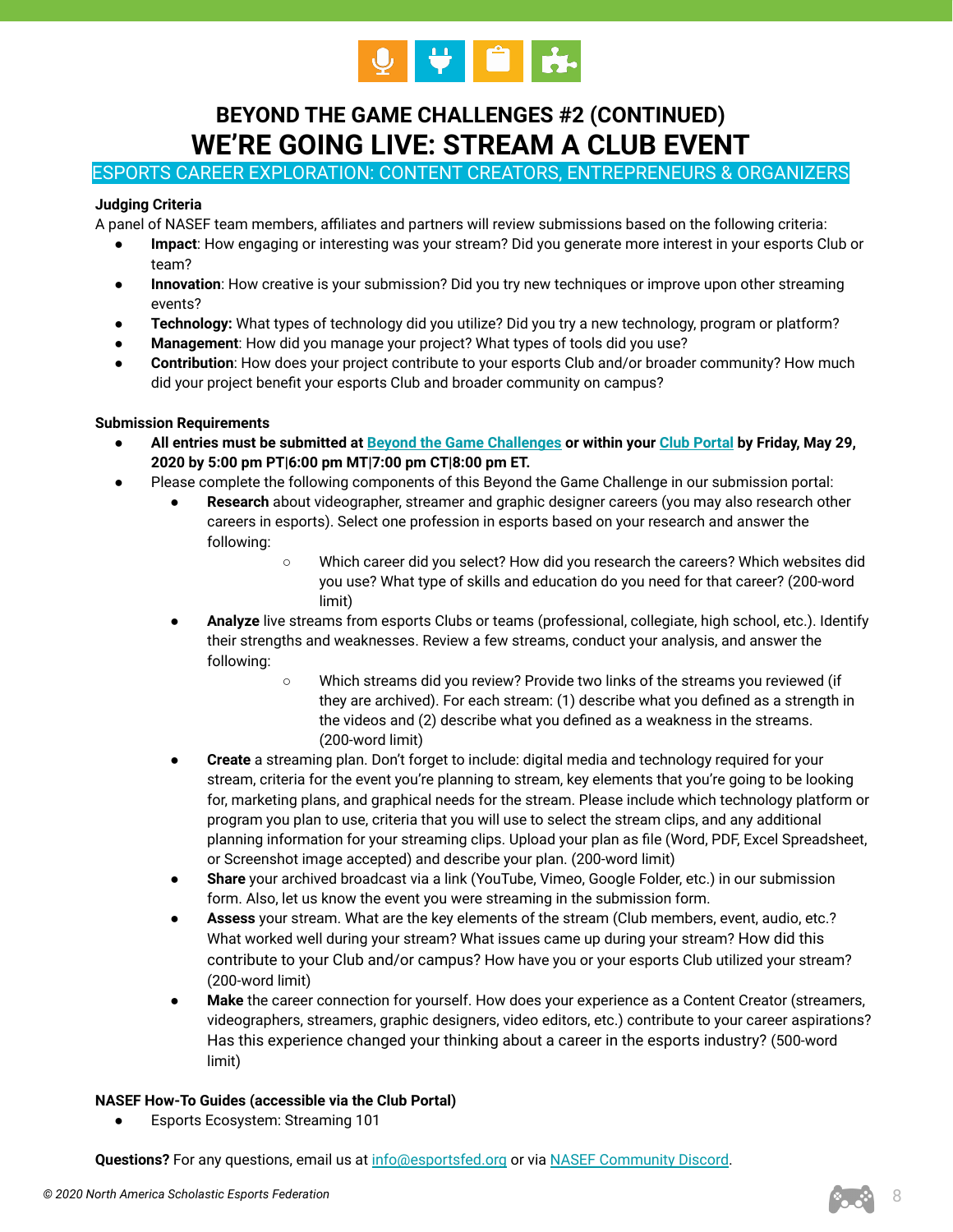

# **BEYOND THE GAME CHALLENGES #3 TIME TO PARTY: HOST A VIEWING PARTY**

ESPORTS CAREER EXPLORATION: CONTENT CREATORS, ENTREPRENEURS & ORGANIZERS

Event organizers provide service and training to internal and external operators of tournaments and events. They forge meaningful relationships with their community to gather feedback, identify needs and message guidelines to participants, guests and attendees. They identify event and tournament best practices and look for opportunities for improvement. What better way to get the entire Club together than to host a viewing party to support your esports team or watch a major esports event and test out your event organizing skills? Develop your plan, grab the popcorn, include activities, and enjoy the show!

#### **Challenge**

Host a viewing party on your high school or community-based organization's campus or virtually.

#### **Award**

Scholastic esports scholarship (\$500) or a grant for your esports Club (\$500), (1) Pizza party for your Club (up to \$100), (1) 15-minute mentor session with an esports professional/collegiate athlete, and website/social media recognition.

- **Research** careers in esports. What do general managers, event organizers and IT support do in the field of esports?
- Analyze viewing parties from esports Clubs or teams, other campus Clubs or community events. Identify their strengths and weaknesses.
- **Create** a plan. Before you tackle this Challenge, spend some time thinking about what you will need to do to accomplish it. Be sure to:
	- **Gather** your Club members and Executive Board.
	- **Identify** your event and finalize the date and time.
	- **Make** necessary reservations for space, equipment, food and anything else you need for the viewing party.
	- **Reach out** to game developers or community figures and ask for support.
	- **Host** a fundraiser to raise money for equipment, food, etc.
- Publicize the viewing party to all Club social media accounts.
- **Develop** an event page to track attendances.
- Take photo/video of the event for social media.
- Upload the photo/video to your Club's social media and make sure to use the hashtag **#esportsBTG**, so we will be able to locate it.
- This Challenge can be submitted by an individual or team. Members of the team must all be active NASEF members.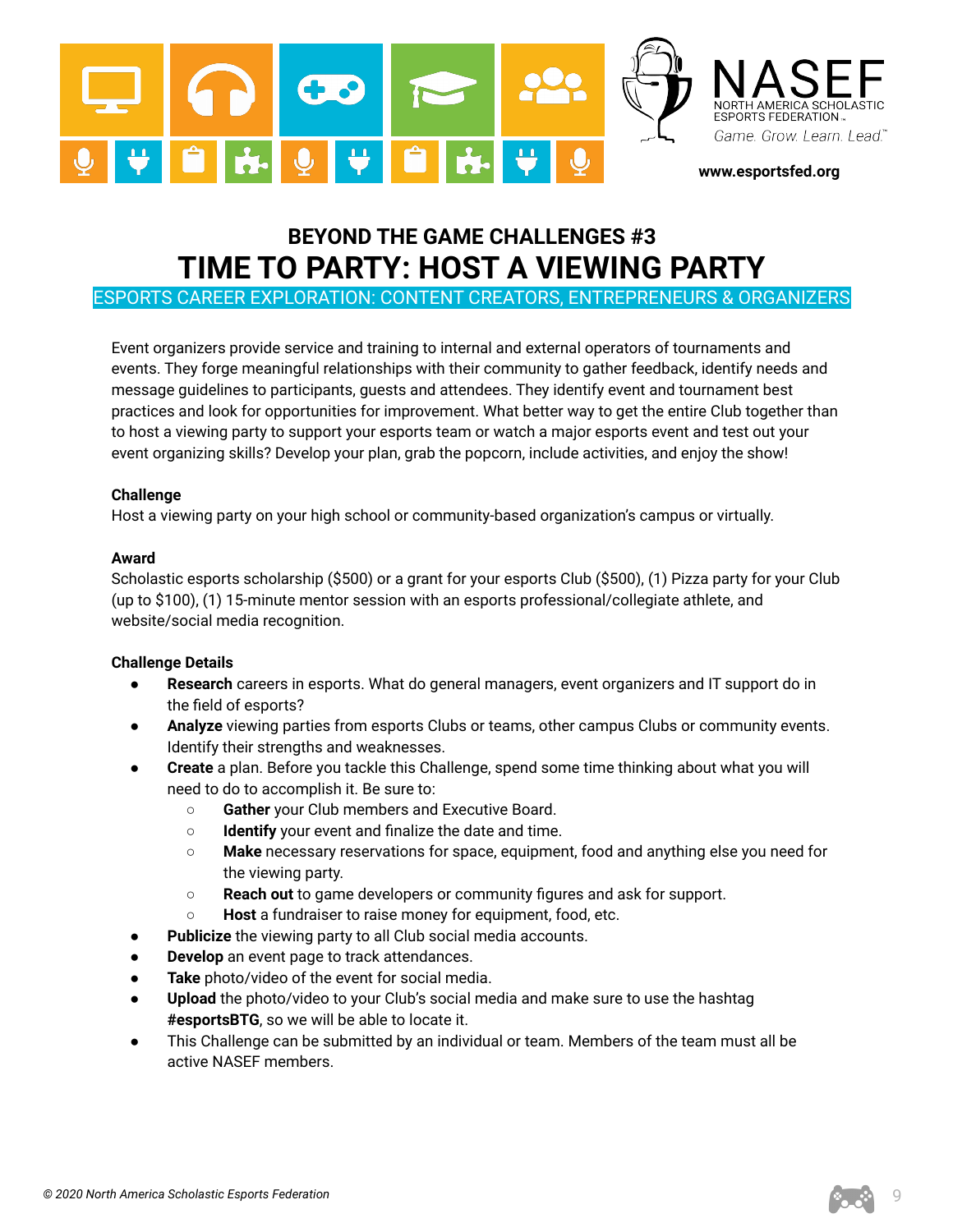

# **BEYOND THE GAME CHALLENGES #3 (CONTINUED) TIME TO PARTY: HOST A VIEWING PARTY**

ESPORTS CAREER EXPLORATION: CONTENT CREATORS, ENTREPRENEURS & ORGANIZERS

# **Judging Criteria**

A panel of NASEF team members, affiliates and partners will review submissions based on the following criteria:

- **Impact**: How engaging or interesting was your viewing party? Did you generate more interest in your esports Club or team?
- **Innovation**: How creative is your submission? Did you try new techniques or improve upon other viewing party or events?
- **Technology:** What types of technology or digital media did you utilize? Did you try a new technology, program or platform?
- **Management**: How did you manage your project? What types of tools did you use?
- **Contribution**: How does your project contribute to your esports Club and/or broader community? How much did your project benefit your esports Club and broader community on campus?

# **Submission Requirements**

- **All entries must be submitted at [Beyond the Game Challenges](https://www.esportsfed.org/clubs/btg-challenges/) or within your [Club Portal](https://clubs.esportsfed.org/account/login) by Friday, May 29, 2020 by 5:00 pm PT|6:00 pm MT|7:00 pm CT|8:00 pm ET.**
- Please complete the following components of this Beyond the Game Challenge in our submission portal:
	- **Research** about general managers, event organizers and IT support (you may also research other careers in esports) in esports. Select one profession in esports based on your research and answer the following:
		- Which career did you select? How did you research the careers? Which websites did you use? What type of skills and education do you need for that career? (200-word limit)
	- Analyze viewing parties from esports Clubs or teams, other campus Clubs or community events (online and in-person). Review a few streams, conduct your analysis, and answer the following:
		- Which viewing parties did you review? Provide two examples with information about the viewing party (who hosted, when, for whom). Describe what you defined as a strength in their viewing party. Describe what you defined as a weakness in their viewing party. (200-word limit)
	- **Create** a plan. Don't forget to include: meeting dates for your Club and Executive Board, key dates for activities leading up to the viewing party, reservations necessary for food, space, equipment, or anything you may need, outreach to game developers, marketing needs and anything else for your viewing party. Upload your plan as file (Word, PDF, Excel Spreadsheet, or Screenshot image accepted) and describe your plan. (200-word limit)
	- **Publicize** the viewing party to all Club social media accounts. Provide two examples of the your publicity (flyers, graphics on social media, posters, etc.). Upload your examples as a PDF, image, screenshot in our submission form.
	- **Share** photos or videos of the event for social media. Upload 3-5 photos from your viewing party. Upload your examples as PDFs, images, or screenshots in our submission form.
	- Assess your viewing party. What are the key elements of the viewing party (Club members, event, audio, etc.)? What worked well during your viewing party? What issues came up during your viewing party? How does it contribute to your Club and/or campus? How have you or your esports Club utilized your stream? (200-word limit)
	- **Make** the career connection for yourself. How does your experience as an Organizer (general managers, event organizers, IT support, etc.) contribute to your career aspirations? Has this experience changed your thinking about a career in the esports industry? (500-word limit)

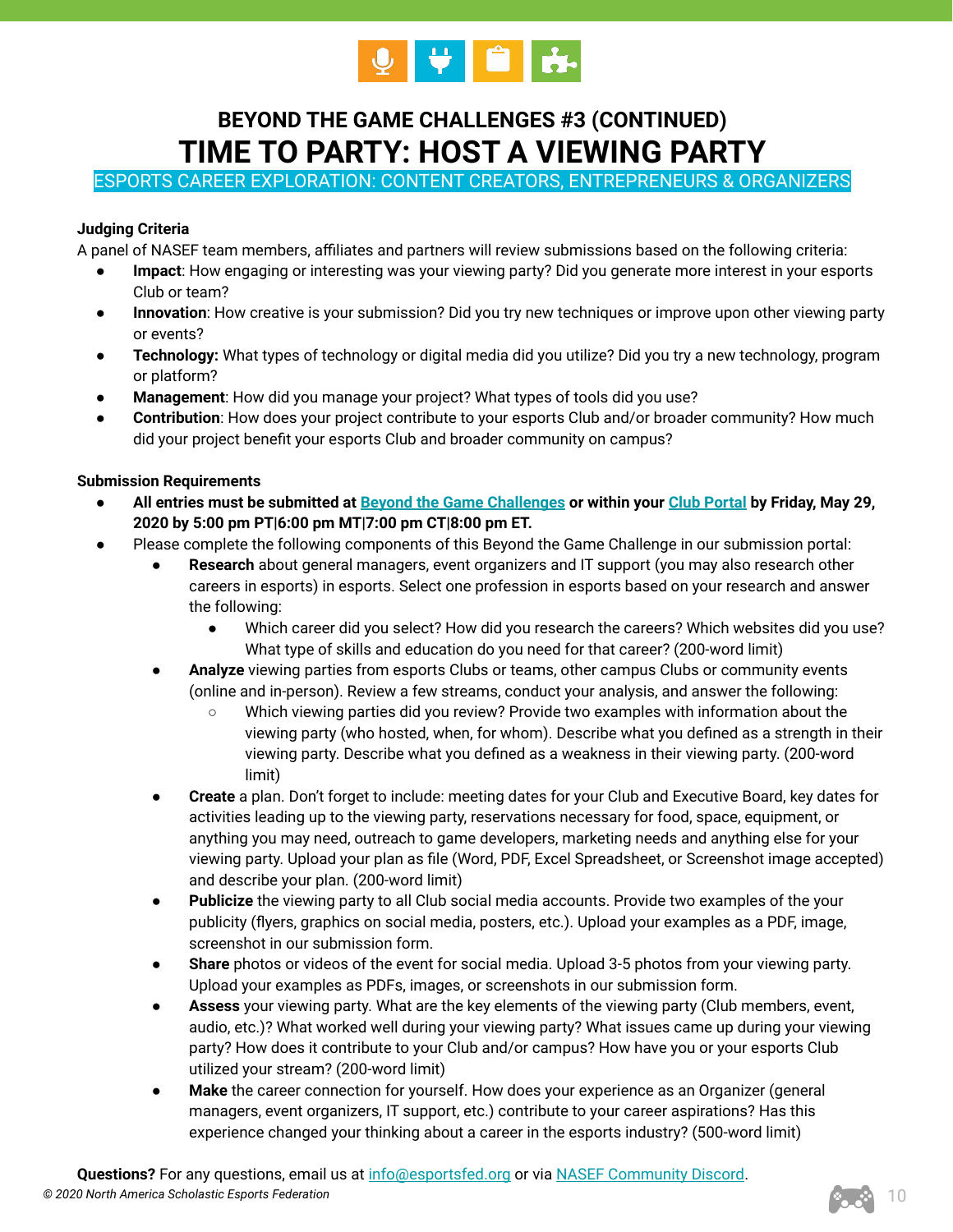

# **BEYOND THE GAME CHALLENGES #4 WHEN I GROW UP: INTERVIEW AN ESPORTS PROFESSIONAL**

ESPORTS CAREER EXPLORATION: CONTENT CREATORS, ENTREPRENEURS & ORGANIZERS

Journalists write and edit articles that are featured on blogs and websites. They research current events in esports to uncover topics for future articles. They also conduct interviews, both online and in person, to obtain relevant insights from the esports community. STEM learners are always striving to learn more about the career opportunities that await them. Identify an esports professional and dig into what interests you related to their career and try out your journalistic skills!

#### **Challenge**

Select someone working in the esports industry and interview them! Learn more about what they do, ask questions about what they recommend for you, and document your findings.

#### **Award**

Scholastic esports scholarship (\$500), (1) Western Digital SSD, (1) 15-minute mentoring session with an esports professional/collegiate athlete, and website/social media recognition.

- Research careers in esports. What do journalists, streamers, and shoutcaster do in the field of esports?
- **Analyze** blogs, articles, websites and streams with interviews of esports professionals. Identify their strengths and weaknesses.
- **Create** a plan. Before you tackle this Challenge, spend some time thinking about what you will need to do to accomplish it. Don't forget to include your list of esports professionals you would like to interview, your questions, type of technology or media you will use to capture your conversation and notes, date and time for the interview!
- **Reach** out to an esports professional through their email or social media. Remember, it can be a streamer, shoutcaster, general manager, IT support, and not just athletes. We encourage you to be creative.
	- **Request** if you may interview them through email, text, video chat, stream, in-person, or call.
- If you are unable to reach out to an esports professional, make sure to view one of our esports professionals discussing their career pathways in our library located at [Beyond the Game Challenges](https://www.esportsfed.org/clubs/btg-challenges/) or within your [Club Portal.](https://clubs.esportsfed.org/account/login)
- **Share** highlights from your interview via a video, stream or blog.
- Upload the video, broadcast or blog to your Club's social media and make sure to use the hashtag **#esportsBTG**, so we will be able to locate it.
- This Beyond the Game Challenge can only be submitted by an individual student.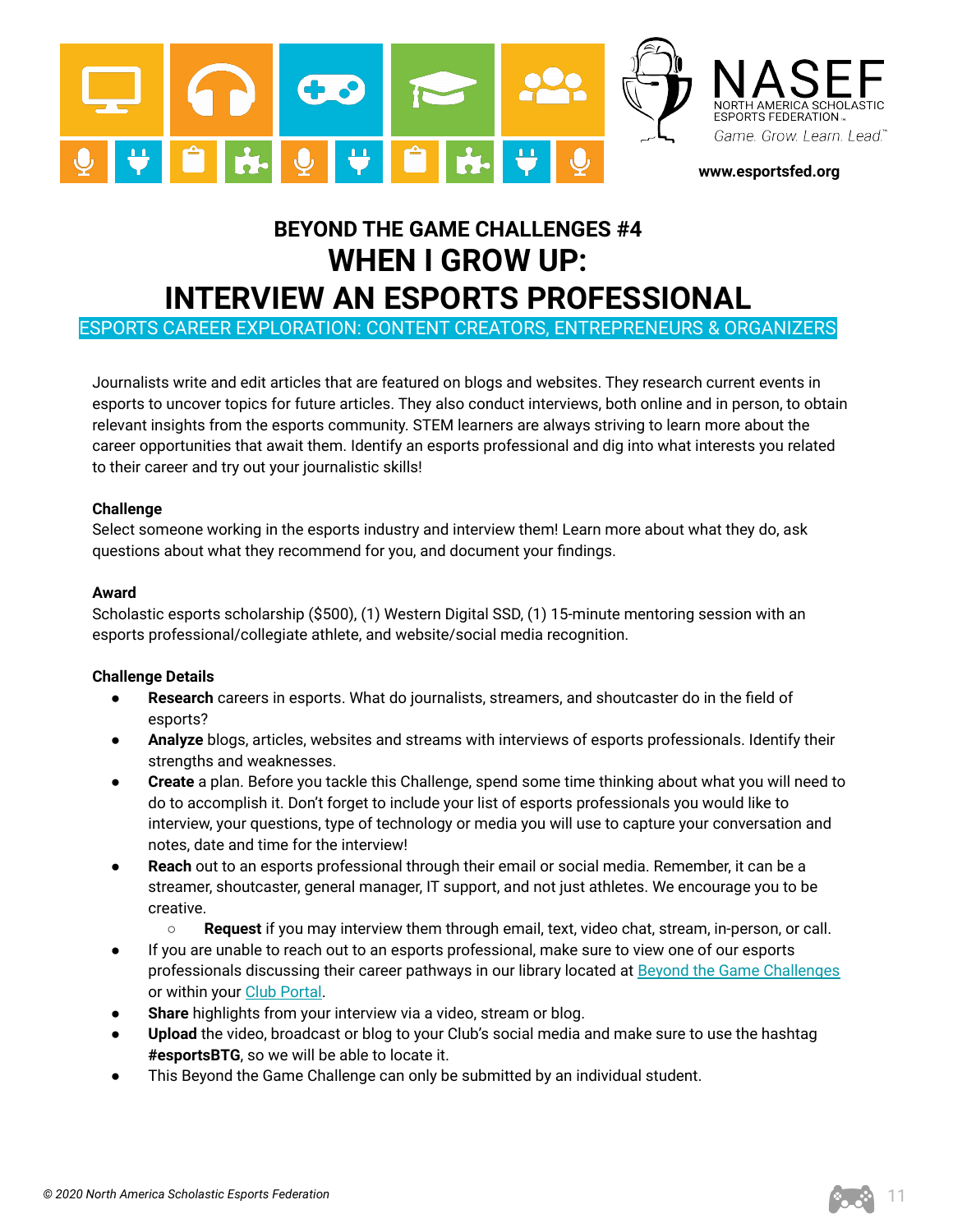

# **BEYOND THE GAME CHALLENGES #4 (CONTINUED) WHEN I GROW UP: INTERVIEW AN ESPORTS PROFESSIONAL**

ESPORTS CAREER EXPLORATION: CONTENT CREATORS, ENTREPRENEURS & ORGANIZERS

# **Judging Criteria**

A panel of NASEF team members, affiliates and partners will review submissions based on the following criteria:

- **Impact**: How engaging or interesting was your interview and article or video? Did you generate more interest in your esports Club or team?
- **Innovation**: How creative is your submission? Did you try new techniques or improve upon other interviews?
- **Technology:** What types of technology or digital media did you utilize? Did you try a new technology, program or platform?
- **Management**: How did you manage your project? What types of tools did you use?
- **Contribution**: How does your project contribute to your esports Club and/or broader community? How much did your project benefit your esports Club and broader community on campus?

#### **Submission Requirements**

- **All entries must be submitted at [Beyond the Game Challenges](https://www.esportsfed.org/clubs/btg-challenges/) or within your [Club Portal](https://clubs.esportsfed.org/account/login) by Friday, May 29, 2020 by 5:00 pm PT|6:00 pm MT|7:00 pm CT|8:00 pm ET.**
- Please complete the following components of this Beyond the Game Challenge in our submission portal:
	- Research about journalists, streamers, and shoutcasters (you may also research other careers in esports) in esports. Select one profession in esports based on your research and answer the following:
		- Which career did you select? How did you research the careers? Which websites did you use? What type of skills and education do you need for that career? (200-word limit)
	- **Analyze** blogs, articles, websites and streams with interviews of esports professionals. Identify their strengths and weaknesses. Review a few interviews, conduct your analysis, and answer the following:
		- Which interviews did you review? Provide 1-2 examples. Describe what you defined as a strength in the interview. Describe what you defined as a weakness in the interview. (200-word limit)
	- **Create** a plan. Be sure to include: your list of esports professionals you would like to interview, your questions, type of technology or media you will use to capture your conversation and notes, plus date and time for the interview. Upload your plan as a file (Word, PDF, Excel Spreadsheet, or Screenshot image accepted) and describe your plan. (200-word limit)
	- **Reach** out to an esports professional through their email or social media. Remember, it can be a streamer, shoutcaster, general manager, IT support, and not just athletes. We encourage you to be creative.
		- **Request** if you may interview them through email, text, video chat, stream, in-person, or call.
		- If you are unable to reach out to an esports professional, make sure to view one of our esports professionals discussing their career pathways in our library located at [Beyond the Game](https://www.esportsfed.org/clubs/btg-challenges/) [Challenges](https://www.esportsfed.org/clubs/btg-challenges/) or within your [Club Portal](https://clubs.esportsfed.org/account/login).
	- **Write** a blog post (a minimum 500 words submitted in the submission form (you can copy and paste from a Word or Google document). The blog post must include the following information: Who you interviewed (name, title, organization or affiliation), photos, videos or images from the interview, and what you learned from the interview (provide 2-3 examples). (500-word minimum)
	- **Assess** your interview. What are the key elements of the interview (Club members, event, audio, etc.? What worked well during your interview? What issues came up during your interview? How does it contribute to your Club and/or campus? How have you or your esports Club utilized your interview? (200-word limit)
	- **Make** the career connection for yourself. How does your experience as a Content Creator (general managers, event organizers, IT support, etc.) contribute to your career aspirations? Has this experience changed your thinking about a career in the esports industry? (500-word limit)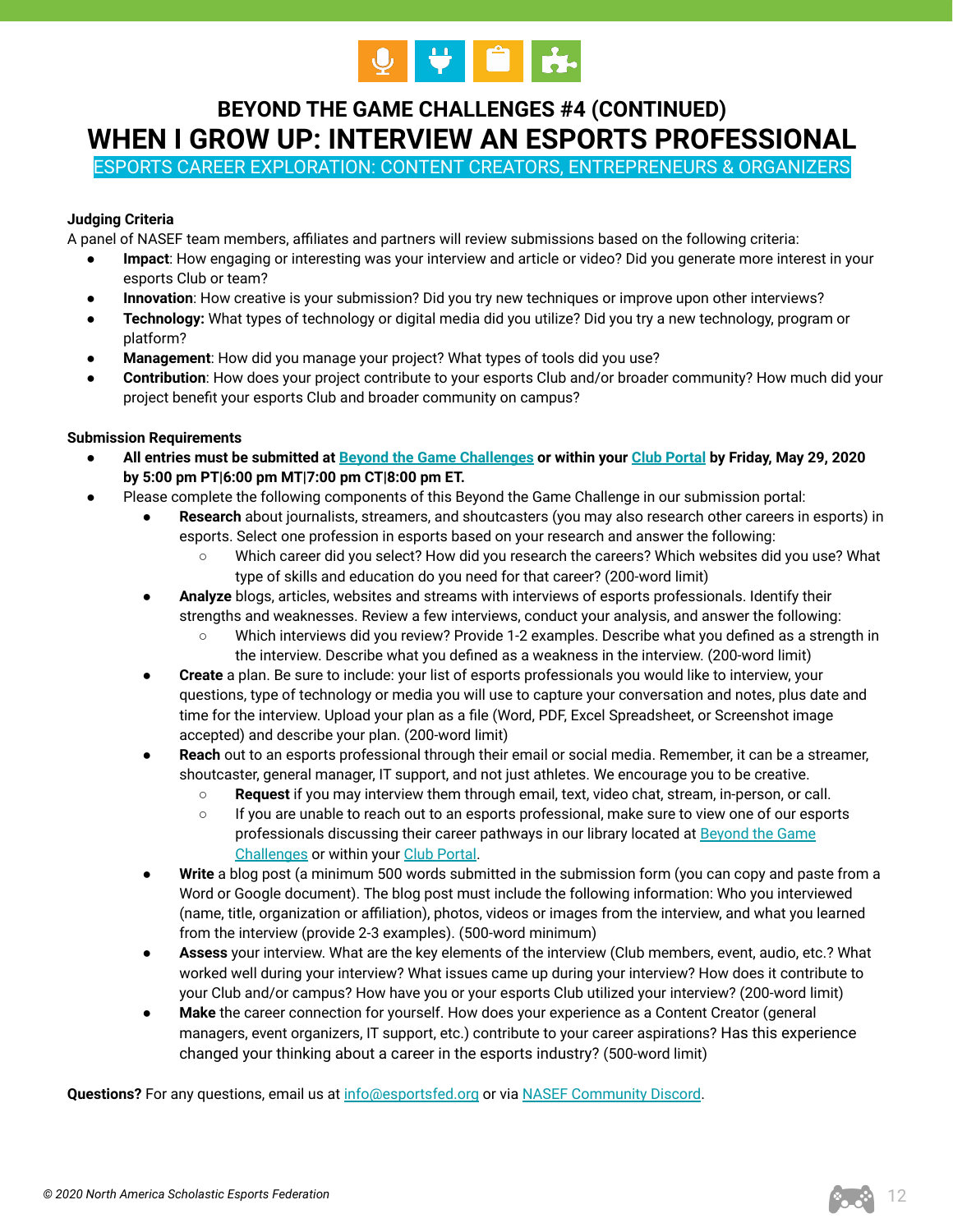

# **BEYOND THE GAME CHALLENGES #5 BRING THE GAME TO LIFE: CREATE DIGITAL FAN ART**

ESPORTS CAREER EXPLORATION: CONTENT CREATORS, ENTREPRENEURS & ORGANIZERS

Creating fan art requires you to build on the existing lore, characters, and worlds that exist within the esports realm. Character concept artists and costume designers help bring characters and creatures to life. They draw inspiration from as little as a napkin sketch or as much as a full-blown narrative concept and generate ideas and craft designs that are compelling and iconic. Respectful digital citizens honor the intellectual property of others and give credit where credit is due.

## **Challenge**

Create digital fan art inspired by your favorite game!

#### **Award**

Scholastic esports scholarship (\$500), (1) Copic Markers 12-Piece Basic Set, (1) 15-minute mentoring session with an esports professional/collegiate athlete, and website/social media recognition.

#### **Challenge Details**

- **Research** careers in esports. What do graphic designers, character concept artists, video game concept artists and other art-focused careers in esports and gaming do in the field of esports?
- **Analyze** fan art of games or characters you admire. Identify their strengths and weaknesses.
- **Create** a plan. Before you tackle this Challenge, spend some time thinking about what you will need to do to accomplish it. Don't forget to include your selection criteria, your preferred medium, and timeline.
- **Create** artwork inspired by one of your favorite games using your preferred medium for digital art.
	- This artwork should be digital art art, graphics, or 3D models created and presented on digital technology (i.e. Adobe Creative Suite, Canva, etc.)
- **Upload** a photo of your fan art to your Club's social media and make sure to use the hashtag **#esportsBTG**, so we will be able to locate it.
- This Beyond the Game Challenge can only be submitted by an individual student.

## **Judging Criteria**

A panel of NASEF team members, affiliates and partners will review submissions based on the following criteria:

- **Impact**: How engaging or interesting is your artwork? Did you generate more interest in your esports Club or team?
- **Innovation**: How creative is your submission? Did you try new techniques or improve upon existing techniques?
- **Technology:** What types of technology did you utilize? Did you try a new technology, program or platform?
- **Management**: How did you manage your project? What types of tools did you use?
- **Contribution**: How does your project contribute to your esports Club and/or broader community? How much did your project benefit your esports Club and broader community on campus?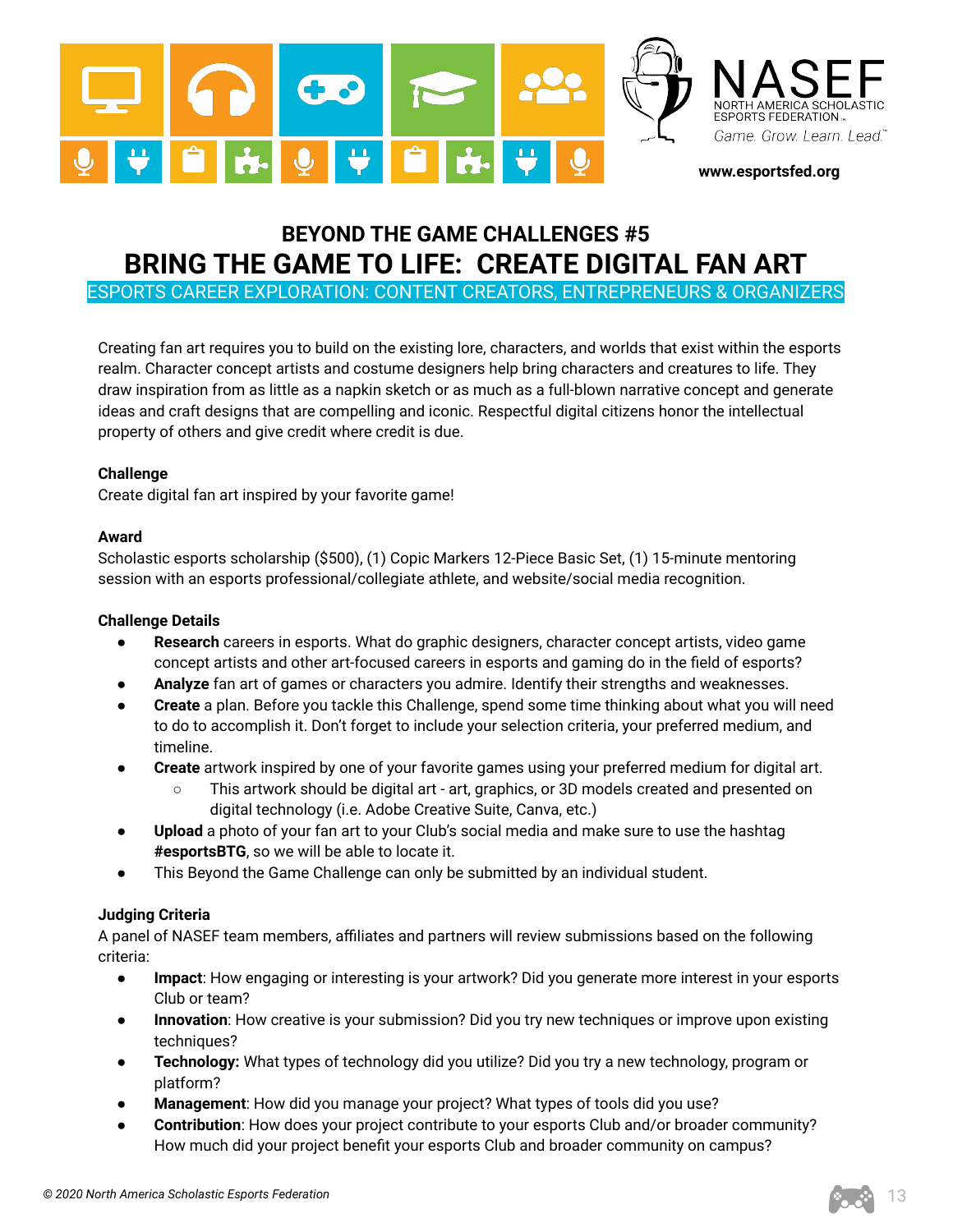

# **BEYOND THE GAME CHALLENGES #5 (CONTINUED) BRING THE GAME TO LIFE: CREATE DIGITAL FAN ART**

ESPORTS CAREER EXPLORATION: CONTENT CREATORS, ENTREPRENEURS & ORGANIZERS

### **Submission Guidelines**

- **All entries must be submitted at [Beyond the Game Challenges](https://www.esportsfed.org/clubs/btg-challenges/) or within your [Club Portal](https://clubs.esportsfed.org/account/login) by Friday, May 29, 2020 by 5:00 pm PT|6:00 pm MT|7:00 pm CT|8:00 pm ET.**
- Please complete the following components of this Beyond the Game Challenge in our submission portal:
	- Research about graphic designers, character concept artists, video game concept artists and other art-focused careers (you may also research other careers in esports) in esports. Select one profession in esports based on your research and answer the following:
		- Which career did you select? How did you research the careers? Which websites did you use? What type of skills and education do you need for that career? (200-word limit)
	- **Analyze** fan art of games or characters you admire. Review a few artwork pieces, conduct your analysis, and answer the following:
		- Which fan art did you review? Provide two examples. Describe what you defined as a strength in the artwork. Describe the two pieces of artwork (name, artist, etc.). Describe what you defined as a weakness in the artwork. In other words, what did you like or not like in the artwork? (200-word limit)
	- **Create** a plan. Be sure to include your selection criteria, your preferred medium, and timeline. Upload your plan as a file (Word, PDF, Excel Spreadsheet, or Screenshot image accepted) and describe your plan. (200-word limit)
	- **Create** artwork inspired by one of your favorite games using your preferred medium for digital art. This artwork should be digital art - art, graphics, or 3D models created and presented on digital technology (i.e. Adobe Creative Suite, Canva, etc.) Upload your artwork as a file (JPG, PNG, PDF, or Screenshot image accepted) and answer the following prompts:
		- Describe your artwork. Tell us the name of the game and character you selected. Why did you select the character? Tell us about the design process. How long did it take you to create the design? What types of techniques did you use? Do you have a title for the artwork? (200-word limit)
	- Assess your artwork. Answer the following prompts:
		- What are the key elements of the artwork? What do you like about the artwork? What would you change in your next iteration of your artwork? How does it contribute to your Club and/or campus? How have you or your esports Club utilized your artwork? (200-word limit)
	- **Make** the career connection for yourself. How does your experience as a Content Creator (graphic designers, character concept artists, video game concept artists and other art-focused careers in esports and gaming) contribute to your career aspirations? Has this experience changed your thinking about a career in the esports industry? (500-word limit)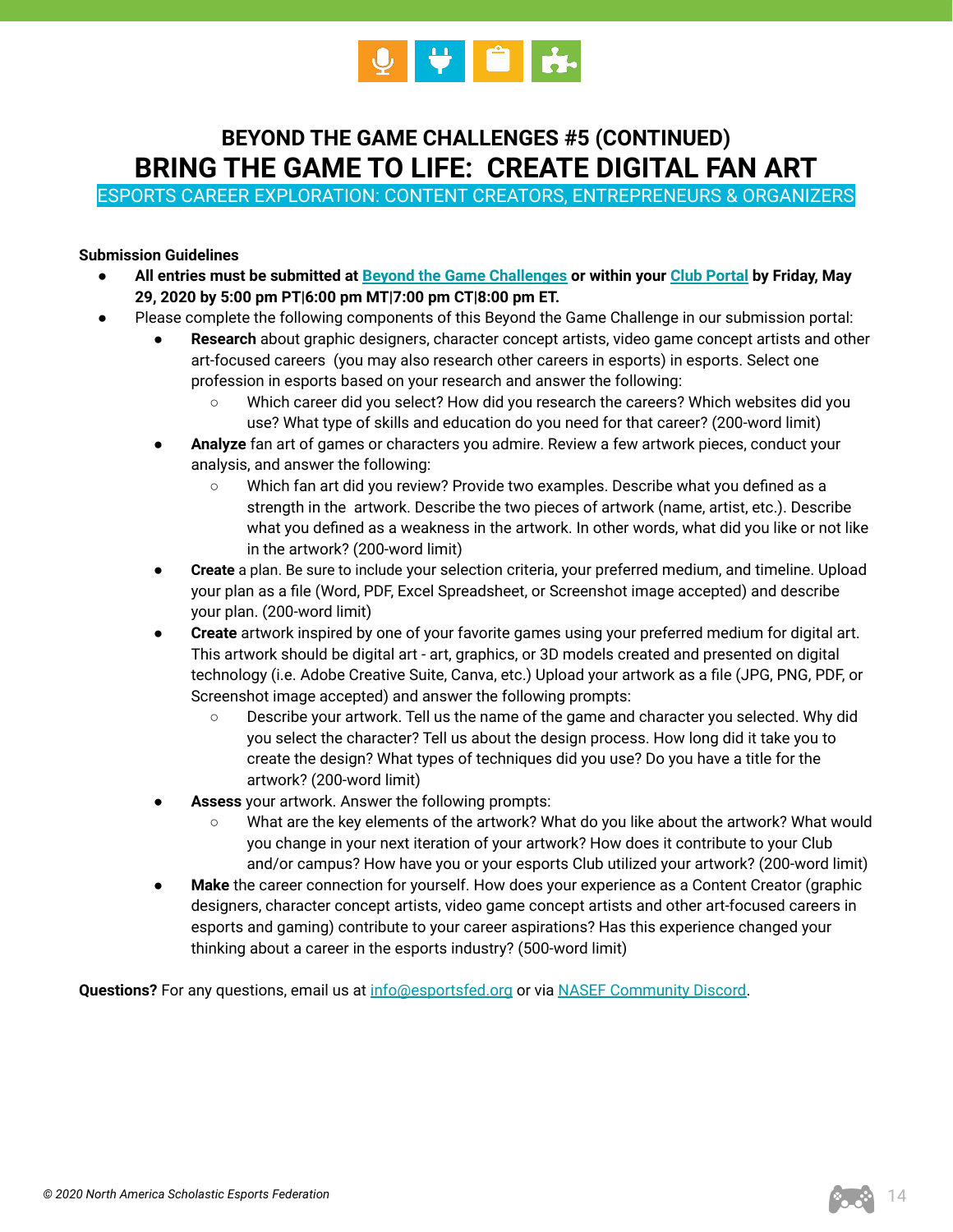

# **BEYOND THE GAME CHALLENGES #6 GETTING INTO CHARACTER: CREATE A COSPLAY COSTUME**

ESPORTS CAREER EXPLORATION: CONTENT CREATORS, ENTREPRENEURS & ORGANIZERS

Creating fan art requires you to build on the existing lore, characters, and worlds that exist within the esports realm. Character concept artists and costume designers help bring characters and creatures to life. They draw inspiration from as little as a napkin sketch or as much as a full-blown narrative concept and generate ideas and craft designs that are compelling and iconic. Respectful digital citizens honor the intellectual property of others and give credit where credit is due.

## **Challenge**

Create a cosplay costume inspired by your favorite game!

#### **Award**

Scholastic esports scholarship (\$500), (1) Copic Markers 12-Piece Basic Set, (1) 15-minute mentoring session with an esports professional/collegiate athlete, and website/social media recognition.

#### **Challenge Details**

- **Research** careers in esports. What do costume designers, character concept artists, video game concept artists and other art-focused careers in esports and gaming do in the fields of esports and gaming?
- Analyze fan art of games or characters you admire. Identify their strengths and weaknesses.
- **Create** a plan. Before you tackle this Challenge, spend some time thinking about what you will need to do to accomplish it. Don't forget to think about how you will select your game or character, your preferred materials, design work, production and overall timeline.
- **Create** and wear a attire inspired by one of your favorite games.
- Upload a photo of your fan art to your Club's social media and make sure to use the hashtag **#esportsBTG**, so we will be able to locate it.
- This Beyond the Game Challenge can only be submitted by an individual student.

## **Judging Criteria**

A panel of NASEF team members, affiliates and partners will review submissions based on the following criteria:

- **Impact**: How engaging or interesting is your costume? Did you generate more interest in your esports Club or team?
- **Innovation**: How creative is your submission? Did you try new techniques or improve upon existing techniques?
- **Technology:** What types of technology did you utilize? Did you try a new technology, program or platform?
- Management: How did you manage your project? What types of tools did you use?
- **Contribution**: How does your project contribute to your esports Club and/or broader community? How much did your project benefit your esports Club and broader community on campus?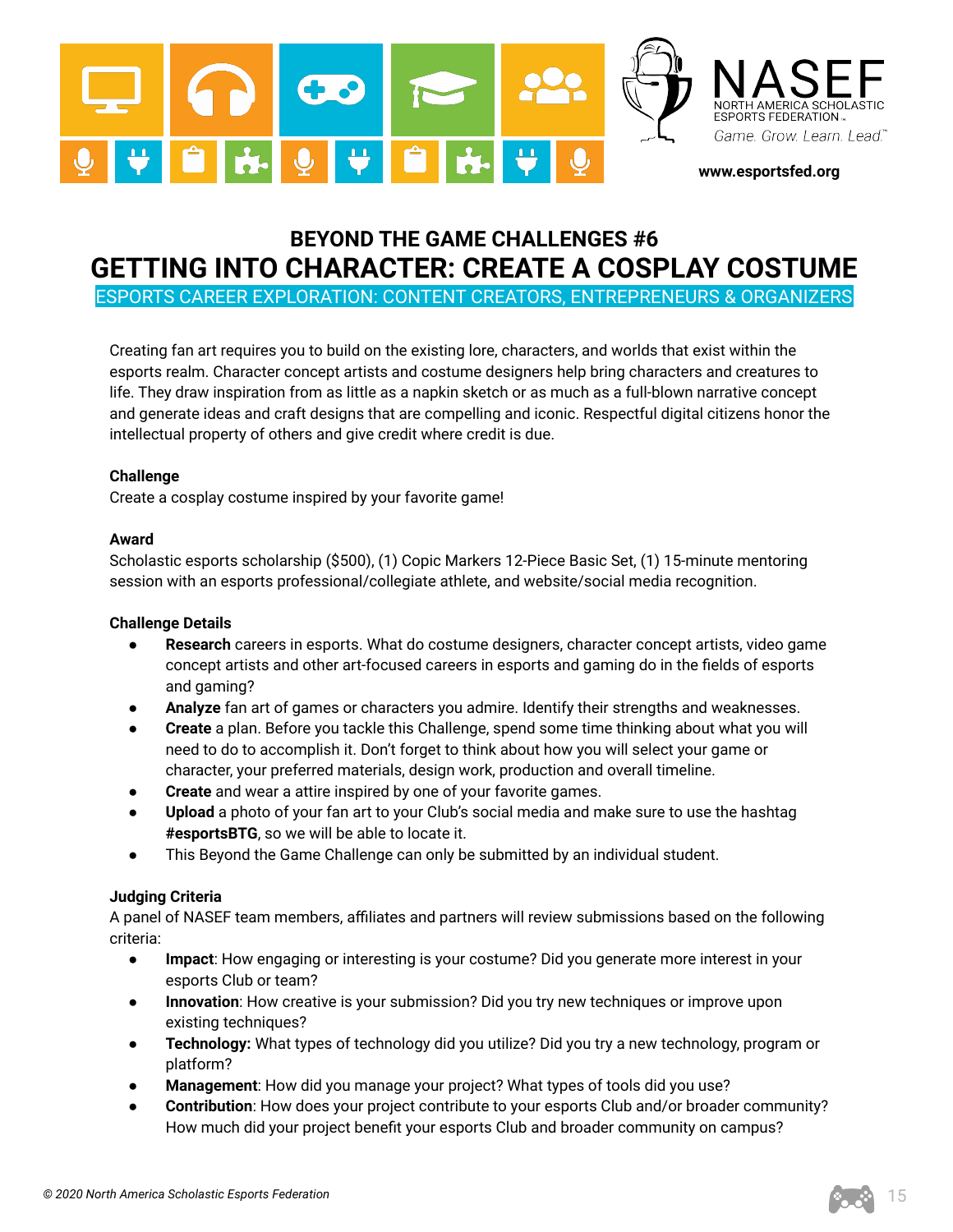

# **BEYOND THE GAME CHALLENGES #6 (CONTINUED) GETTING INTO CHARACTER: CREATE A COSPLAY COSTUME**

ESPORTS CAREER EXPLORATION: CONTENT CREATORS, ENTREPRENEURS & ORGANIZERS

# **Submission Guidelines**

- **All entries must be submitted at [Beyond the Game Challenges](https://www.esportsfed.org/clubs/btg-challenges/) or within your [Club Portal](https://clubs.esportsfed.org/account/login) by Friday, May 29, 2020 by 5:00 pm PT|6:00 pm MT|7:00 pm CT|8:00 pm ET.**
- Please complete the following components of this Beyond the Game Challenge in our submission portal:
	- **Research** about costume designers, character concept artists, video game concept artists and other art-focused careers (you may also research other careers in esports) in esports. Select one profession in esports based on your research and answer the following:
		- Which career did you select? How did you research the careers? Which websites did you use? What type of skills and education do you need for that career? (200-word limit)
	- **Analyze** fan art of games or characters you admire. Review a few artwork pieces, conduct your analysis, and answer the following:
		- Which fan art did you review? Provide two examples. Describe what you defined as a strength in the artwork. Describe the two pieces of artwork (name, artist, etc.). Describe what you defined as a weakness in the artwork. In other words, what did you like or not like in the artwork? (200-word limit)
	- **Create** a plan. Be sure to include your selection criteria, your preferred medium, list of materials, and timeline. Upload your plan as a file (Word, PDF, Excel Spreadsheet, or Screenshot image accepted) and describe your plan. (200-word limit)
	- **Create** artwork inspired by one of your favorite games using your preferred medium for costume design and production. Create and wear attire to represent a character in real life. Upload your artwork as a file (Word, PDF, JPG, PNG, Screenshot image accepted) and answer the following prompts:
		- Describe your costume. Tell us the name of the game and character you selected. Why did you select the character? Tell us about the design and production process. How long did it take you to create the design and produce the costume? What types of techniques did you use? Do you have a title for the costume? (200-word limit)
	- Assess your design and production. What are the key elements of the costume? What do you like about the artwork? What would you change in your next iteration of your costume? How does it contribute to your Club and/or campus? How have you or your esports Club utilized your artwork? (200-word limit)
	- **Make** the career connection for yourself. How does your experience as a Content Creator (costume designers, graphic designers, character concept artists, video game concept artists and other art-focused careers in esports and gaming) contribute to your career aspirations? Has this experience changed your thinking about a career in the esports industry? (500-word limit)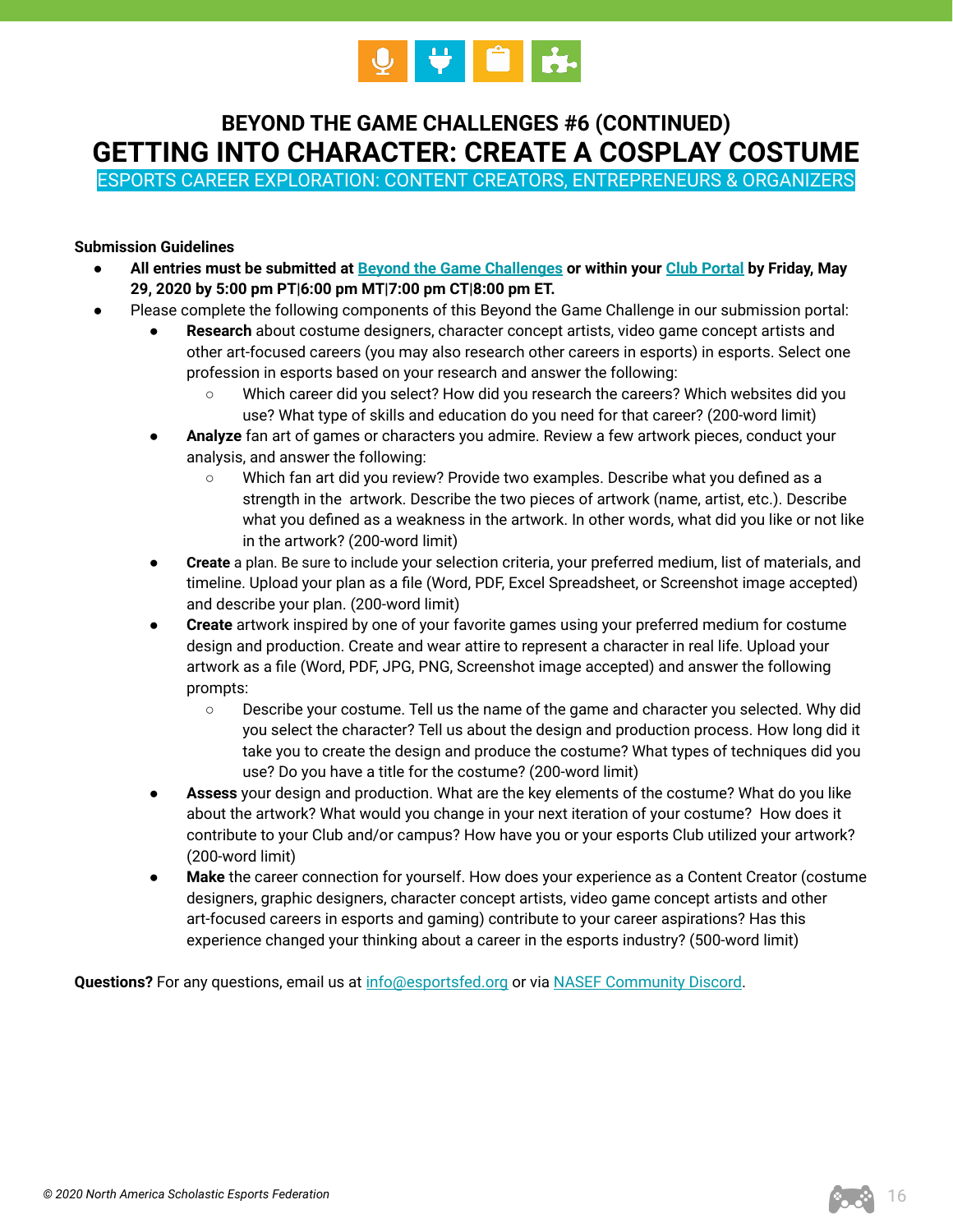

# **BEYOND THE GAME CHALLENGES #7 CHARACTERS COME ALIVE: CREATE FINE ART FAN ART**

ESPORTS CAREER EXPLORATION: CONTENT CREATORS, ENTREPRENEURS & ORGANIZERS

Creating fan art requires you to build on the existing lore, characters, and worlds that exist within the esports realm. Character concept artists and costume designers help bring characters and creatures to life. They draw inspiration from as little as a napkin sketch or as much as a full-blown narrative concept and generate ideas and craft designs that are compelling and iconic. Respectful digital citizens honor the intellectual property of others and give credit where credit is due.

#### **Challenge**

Create fine art fan art inspired by your favorite game!

#### **Award**

Scholastic esports scholarship (\$500), (1) Copic Markers 12-Piece Basic Set, (1) 15-minute mentoring session with an esports professional/collegiate athlete, and website/social media recognition.

#### **Challenge Details**

- **Research** careers in esports. What do artists, character concept artists, video game concept artists and other art-focused careers in esports and gaming do in the fields of esports and gaming?
- **Analyze** fan art of games or characters you admire. Identify their strengths and weaknesses.
- **Create** a plan. Before you tackle this Challenge, spend some time thinking about what you will need to do to accomplish it. Don't forget to think about your selection criteria, your preferred medium, list of materials, and timeline.
- **Create** artwork inspired by one of your favorite games using your preferred medium for fine art. ○ This artwork should be traditional art mediums, including painting, sculpture, and drawing.
- **•** Upload a photo of your fan art to your Club's social media and make sure to use the hashtag **#esportsBTG**, so we will be able to locate it.
- This Beyond the Game Challenge can only be submitted by an individual student.

#### **Judging Criteria**

A panel of NASEF team members, affiliates and partners will review submissions based on the following criteria:

- **Impact**: How engaging or interesting is your artwork? Did you generate more interest in your esports Club or team?
- **Innovation**: How creative is your submission? Did you try new techniques or improve upon existing techniques?
- **Technology:** What types of technology did you utilize? Did you try a new technology, program or platform?
- **Management**: How did you manage your project? What types of tools did you use?
- Contribution: How does your project contribute to your esports Club and/or broader community? How much did your project benefit your esports Club and broader community on campus?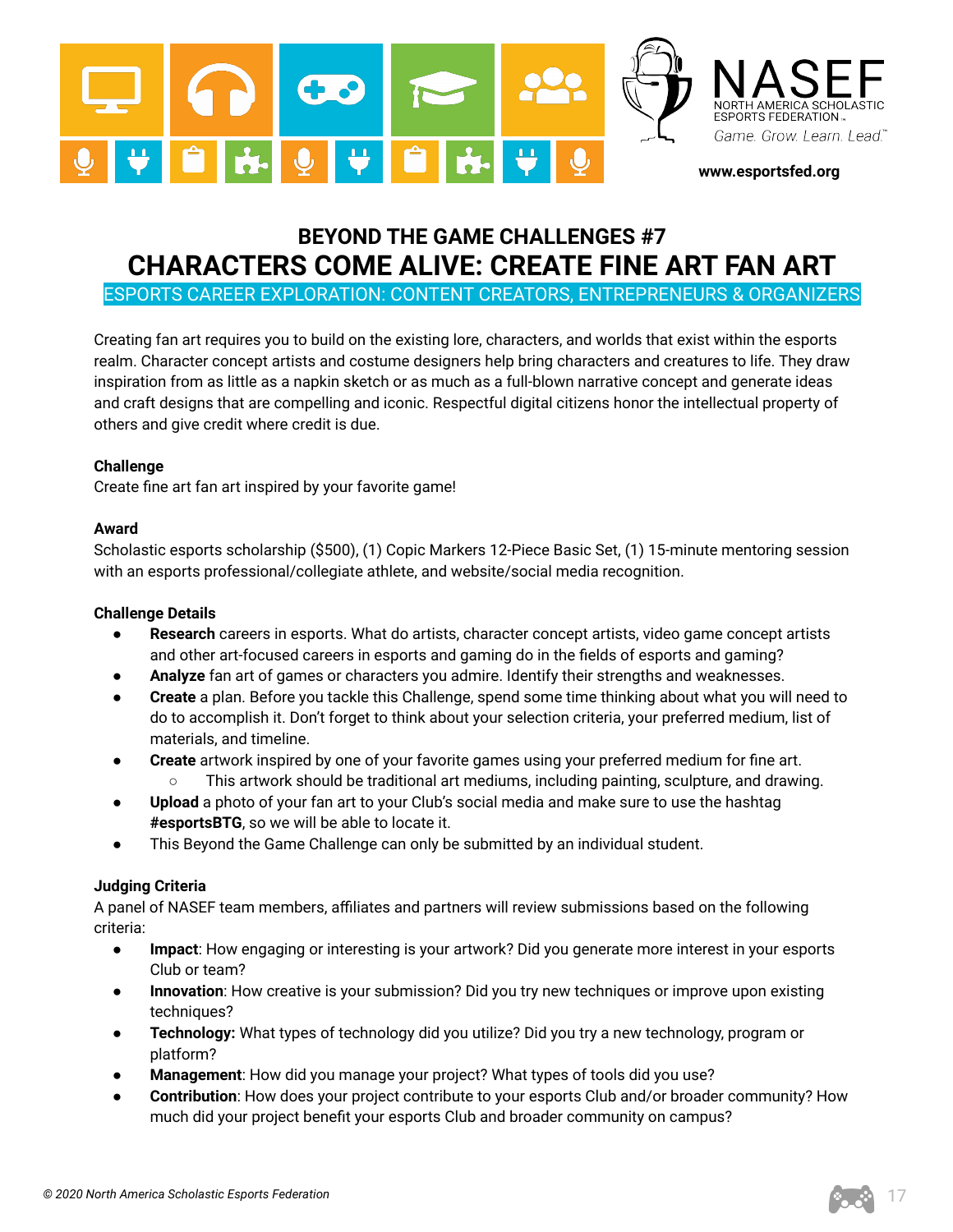

# **BEYOND THE GAME CHALLENGES #7 (CONTINUED) CHARACTERS COME ALIVE: CREATE FINE ART FAN ART**

ESPORTS CAREER EXPLORATION: CONTENT CREATORS, ENTREPRENEURS & ORGANIZERS

## **Submission Guidelines**

- **All entries must be submitted at [Beyond the Game Challenges](https://www.esportsfed.org/clubs/btg-challenges/) or within your [Club Portal](https://clubs.esportsfed.org/account/login) by Friday, May 29, 2020 by 5:00 pm PT|6:00 pm MT|7:00 pm CT|8:00 pm ET.**
- Please complete the following components of this Beyond the Game Challenge in our submission portal:
	- Research about graphic designers, character concept artists, video game concept artists and other art-focused careers (you may also research other careers in esports) in esports. Select one profession in esports based on your research and answer the following:
		- Which career did you select? How did you research the careers? Which websites did you use? What type of skills and education do you need for that career? (200-word limit)
	- **Analyze** fan art of games or characters you admire. Review a few artwork pieces, conduct your analysis, and answer the following:
		- Which fan art did you review? Provide two examples. Describe what you defined as a strength in the artwork. Describe the two pieces of artwork (name, artist, etc.). Describe what you defined as a weakness in the artwork.(200-word limit)
	- **Create** a plan to create your fan art. Be sure to include your selection criteria, your preferred medium, list of materials, and timeline. Upload your plan as a file (Word, PDF, Excel Spreadsheet, or Screenshot image accepted) and describe your plan. (200-word limit)
	- **Create** artwork inspired by one of your favorite games using your preferred medium for fine art. This artwork should be fine art - traditional art mediums, including painting, sculpture, and drawing. Upload an image of your artwork as a file (Word, PDF, JPG, PNG, Screenshot image accepted) and answer the following prompts:
		- Describe your fan art. Tell us the name of the game and character you selected. Why did you select the character? Tell us about the design and creation process. How long did it take you to create the design and create the piece of artwork? What types of techniques did you use? Do you have a title for the artwork? (200-word limit)
	- Assess your artwork. What are the key elements of the artwork? What do you like about the artwork? What would you change in your next iteration of your artwork? How does it contribute to your Club and/or campus? How have you or your esports Club utilized your artwork? (200-word limit)
	- **Make** the career connection for yourself. How does your experience as a Content Creator (graphic designers, character concept artists, video game concept artists and other art-focused careers in esports and gaming) contribute to your career aspirations? Has this experience changed your thinking about a career in the esports industry? (500-word limit)

Questions? For any questions, email us at [info@esportsfed.org](mailto:info@esportsfed.org) or via **[NASEF Community Discord.](https://discordapp.com/invite/uyqkA2d)**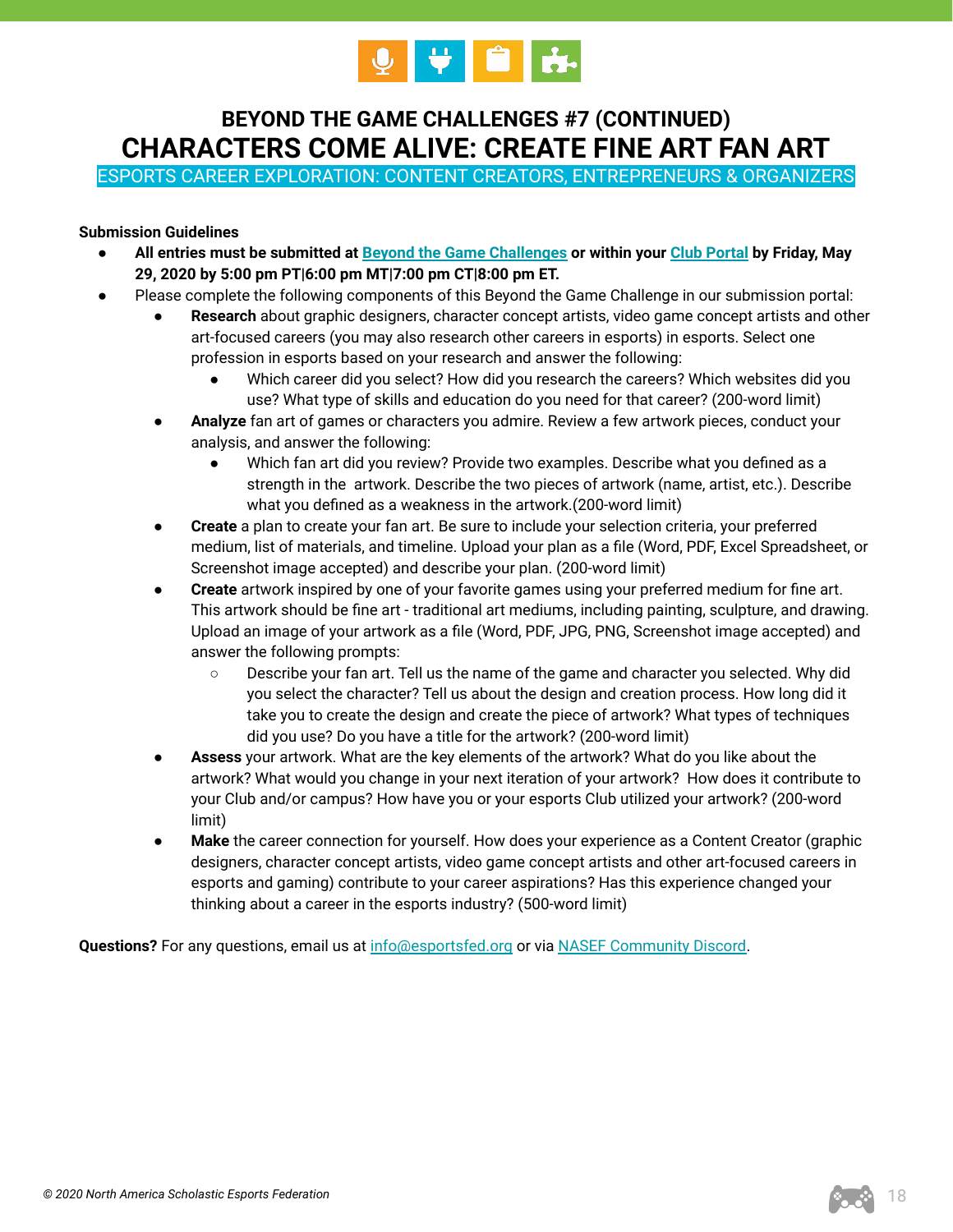

# **BEYOND THE GAME CHALLENGES #8 MAKING MONEY MOVES: HOST A FUNDRAISER**

ESPORTS CAREER EXPLORATION: CONTENT CREATORS, ENTREPRENEURS & ORGANIZERS

Channel your inner entrepreneur! Entrepreneurs in esports must be multi-talented. They establish, maintain, and plan the overall goals and plans for the Club, team and events. They develop and maintain relationships, market activities and events, and manage the overall budget. Collaborating with your peers, think of new ways to engage member of your Clubs and host a fundraiser. Be sure to consider all the elements of event planning: budget, timeline, promotions, etc!

#### **Challenge**

Designate a specific cause for your NASEF Esports Club and host an event to raise money!

#### **Award**

Scholastic esports scholarship (\$500) or a grant for your esports Club (\$500), (1) pizza party for your Club (up to \$100), (1) 15-minute mentor session with an esports professional/collegiate athlete, and website/social media recognition.

- **Research** careers in esports. What do entrepreneurs, general managers, and event organizers do in the field of esports?
- **Assess** issues or causes that are important to your Club, campus and broader community. Talk with your General Manager and ask questions about how you can hold a fundraiser and collect money to support your esports Club.
- **Create** a plan. Before you tackle this Challenge, spend some time thinking about what you will need to do to accomplish it. Don't forget to think about:
	- **Gather** your Club members and Executive Board.
	- **Identify** your cause, event and finalize the date and time.
	- **Make** necessary reservations for space equipment, food and anything else you need for the viewing party.
	- **Reach out** to game developers or community figures and ask for support.
	- **Host** a fundraiser to raise money for equipment, food, etc.
- **Publicize** the fundraiser to all Club social media accounts.
- **Develop** an event page to track attendances and money raised.
- Take photo/video of the event for social media.
- **Upload** the photo/video to your Club's social media and make sure to use the hashtag #esportsBTG, so we will be able to locate it.
- This Challenge can be submitted by an individual or team. Members of the team must all be active NASEF members.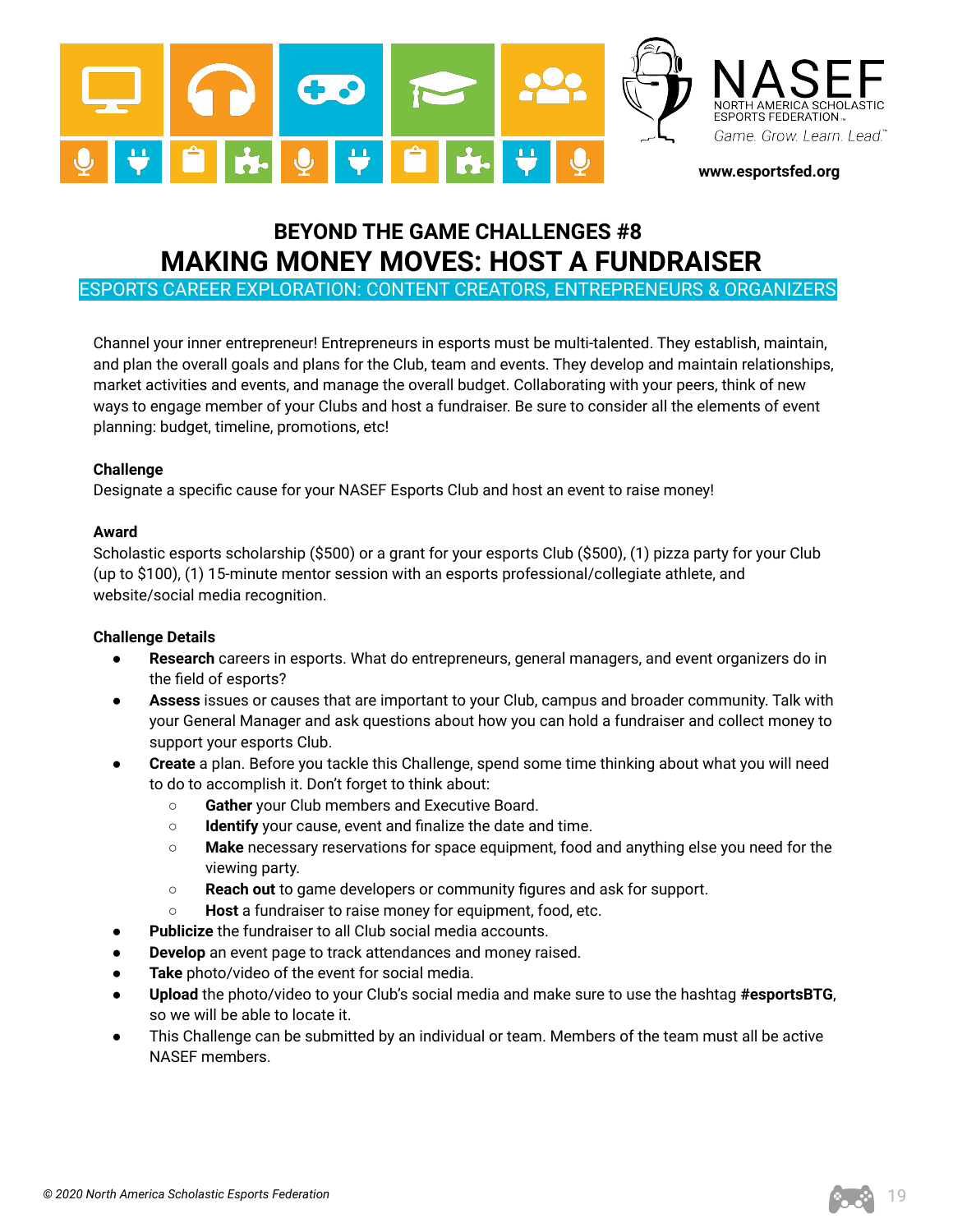

# **BEYOND THE GAME CHALLENGES #8 (CONTINUED) MAKING MONEY MOVES: HOST A FUNDRAISER**

ESPORTS CAREER EXPLORATION: CONTENT CREATORS, ENTREPRENEURS & ORGANIZERS

#### **Judging Criteria**

A panel of NASEF team members, affiliates and partners will review submissions based on the following criteria:

- **Impact**: How engaging or impacting was your fundraiser? Did you generate more interest in your esports Club, team or cause?
- **Innovation**: How creative is your submission? Did you try new techniques or improve upon existing techniques?
- **Technology:** What types of technology did you utilize? Did you try a new technology, program or platform?
- **Management**: How did you manage your project? What types of tools did you use?
- **Contribution**: How does your project contribute to your esports Club and/or broader community? How much did your project benefit your esports Club and broader community on campus?

#### **Submission Requirements**

- **All entries must be submitted at [Beyond the Game Challenges](https://www.esportsfed.org/clubs/btg-challenges/) or within your [Club Portal](https://clubs.esportsfed.org/account/login) by Friday, May 29, 2020 by 5:00 pm PT|6:00 pm MT|7:00 pm CT|8:00 pm ET.**
- Please complete the following components of this Beyond the Game Challenge in our submission portal:
	- Research about general managers, event organizers and fundraisers (you may also research other careers in esports) in esports. Select one profession in esports based on your research and answer the following:
		- Which career did you select? How did you research the careers? Which websites did you use? What type of skills and education do you need for that career? (200-word limit)
	- **Analyze** fundraisers from esports Clubs or teams, other campus Clubs or community events. Review a few fundraisers, conduct your analysis, and answer the following:
		- Which fundraisers did you review? Provide one example. Describe what you defined as a strength in their fundraiser. Describe what you defined as a weakness in their fundraiser. (200-word limit)
	- **Create** a plan. Upload your plan as a file (Word, PDF, Excel Spreadsheet, or Screenshot image accepted) and describe your plan. Be sure to include meeting dates for your Club and Executive Board, key dates for activities leading up to the fundraiser, reservations necessary for food, space, equipment, or anything you may need, outreach to game developers, marketing needs and anything else for your fundraiser. (200-word limit)
	- **Publicize** the fundraiser to all Club social media accounts. Provide two examples of the your publicity (flyers, graphics, posters, social media posts, etc.). Upload Word Doc, PDF, JPG, PNG, Screenshots in the submission form.
	- **Share** photos or videos of the event for social media. Upload 3-5 photos from your fundraiser. Upload Word Doc, PDF, JPG, PNG, Screenshots in the submission form.
	- Assess your fundraiser. What are the key elements of the fundraiser (Club members, event, audio, etc.? What were you raising funds for (issue or cause)? How much did you raise? What worked well during your fundraisers? What issues came up during your fundraisers? How does it contribute to your Club and/or campus? How have you or your esports Club utilized your fundraiser? (200-word limit)
	- **Make** the career connection for yourself. How does your experience as an Organizer (general managers, event organizers, entrepreneur, etc.) contribute to your career aspirations? Has this experience changed your thinking about a career in the esports industry? (500-word limit)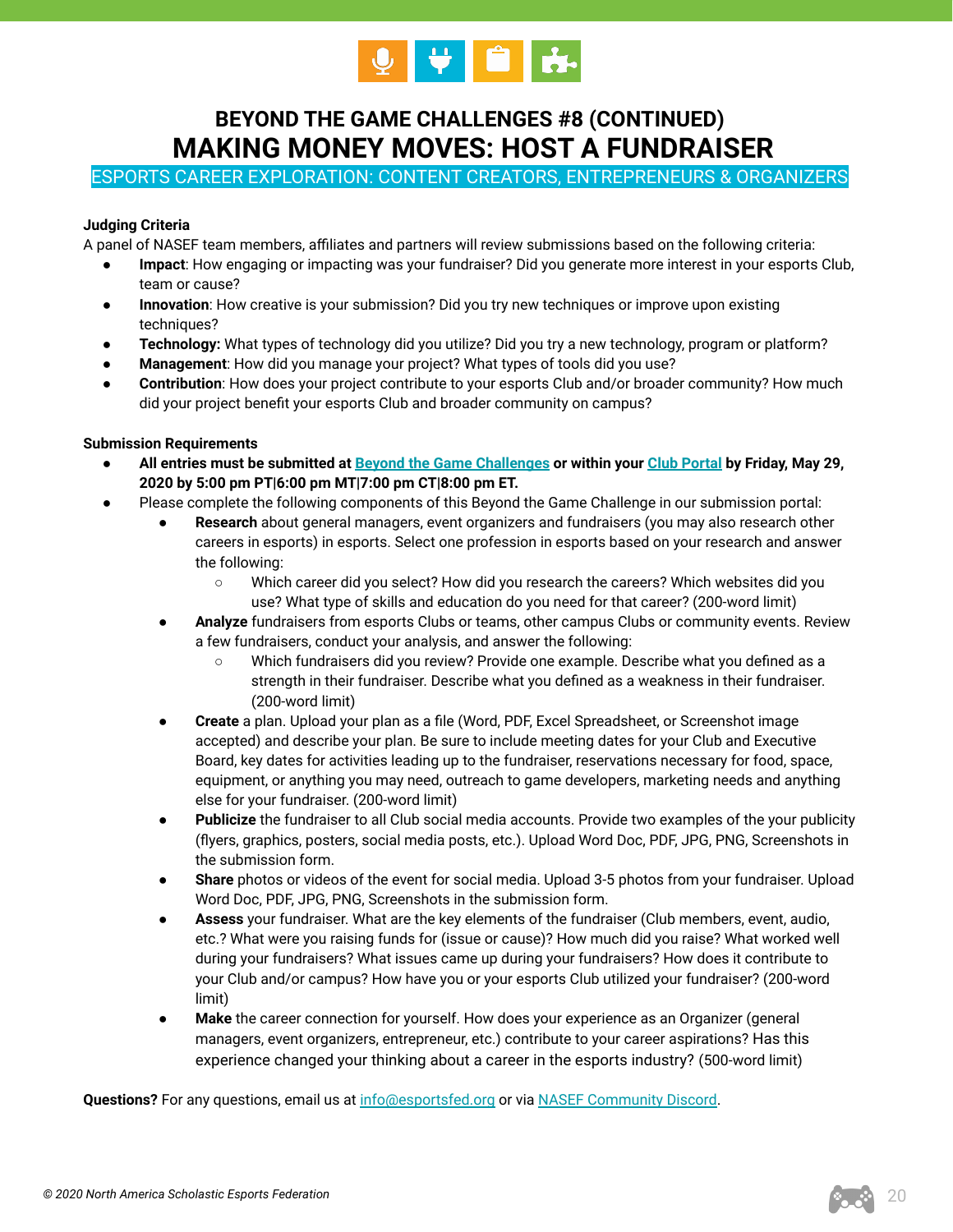

# **BEYOND THE GAME CHALLENGES #9 LET'S GET HYPE: CREATE A CLUB OR TEAM VIDEO**

ESPORTS CAREER EXPLORATION: STRATEGISTS, CONTENT CREATORS, ENTREPRENEURS & ORGANIZERS

Have you ever watched a video and felt extra motivated or excited? Content Creators are asked to develop descriptions and engaging images that showcase games, competitions, communities and more. They must have a strong understanding for composition, cinematography, color, and lighting in visual media and be able to understand and utilize an array of tools and technologies. Using digital media such as video and audio, you can get your peers excited about your esports Club or team! Savvy STEM learners always practice good digital citizenship by making sure that they have permission to post from everyone in the photos and videos.

#### **Challenge**

Create a hype video featuring your esports Club or team!

#### **Award**

Scholastic esports scholarship (\$500) or grant for your esports Club (\$500), (1) Logitech C922 Pro HD Stream Webcam, (1) 15-minute mentor session with an esports professional/collegiate athlete, and website/social media recognition. If submitting as a team, the webcam will be awarded to your Club.

#### **Challenge Details**

- Research careers in esports. What do videographers, streamers and graphic designers do in the field of esports?
- **Analyze** hype videos from esports Clubs or teams, professional sports Clubs and teams, or collegiate esports Clubs and teams. Identify their strengths and weaknesses.
- **Create** a plan. Before you tackle this Challenge, spend some time thinking about what you will need to do to accomplish it. Don't forget to think about: technology required for your hype video, criteria for your hype video, key elements that you're going to be looking for, and editing requirements.
- **Capture** video clips using a camera, phone, or stream publisher tool.
- **Produce** your hype video using editing software. Optional but highly recommended: add music, text, Club logos and social media.
- **Upload** your hype video to your Club's social media and make sure to use the hashtag **#esportsBTG**, so we will be able to locate it.
- This Challenge can be submitted by an individual or team. Members of the team, must all be active NASEF members.

#### **Judging Criteria**

A panel of NASEF team members, affiliates and partners will review submissions based on the following criteria:

- Impact: How engaging or interesting are your video clips? Did you generate more interest in your esports Club or team?
- **Innovation**: How creative is your submission? Did you try new techniques or improve upon existing video clips?
- **Technology:** What types of technology did you utilize? Did you try a new technology, program or platform?
- **Management**: How did you manage your project? What types of tools did you use?
- **Contribution**: How does your project contribute to your esports Club and/or broader community? How much did your project benefit your esports Club and broader community on campus?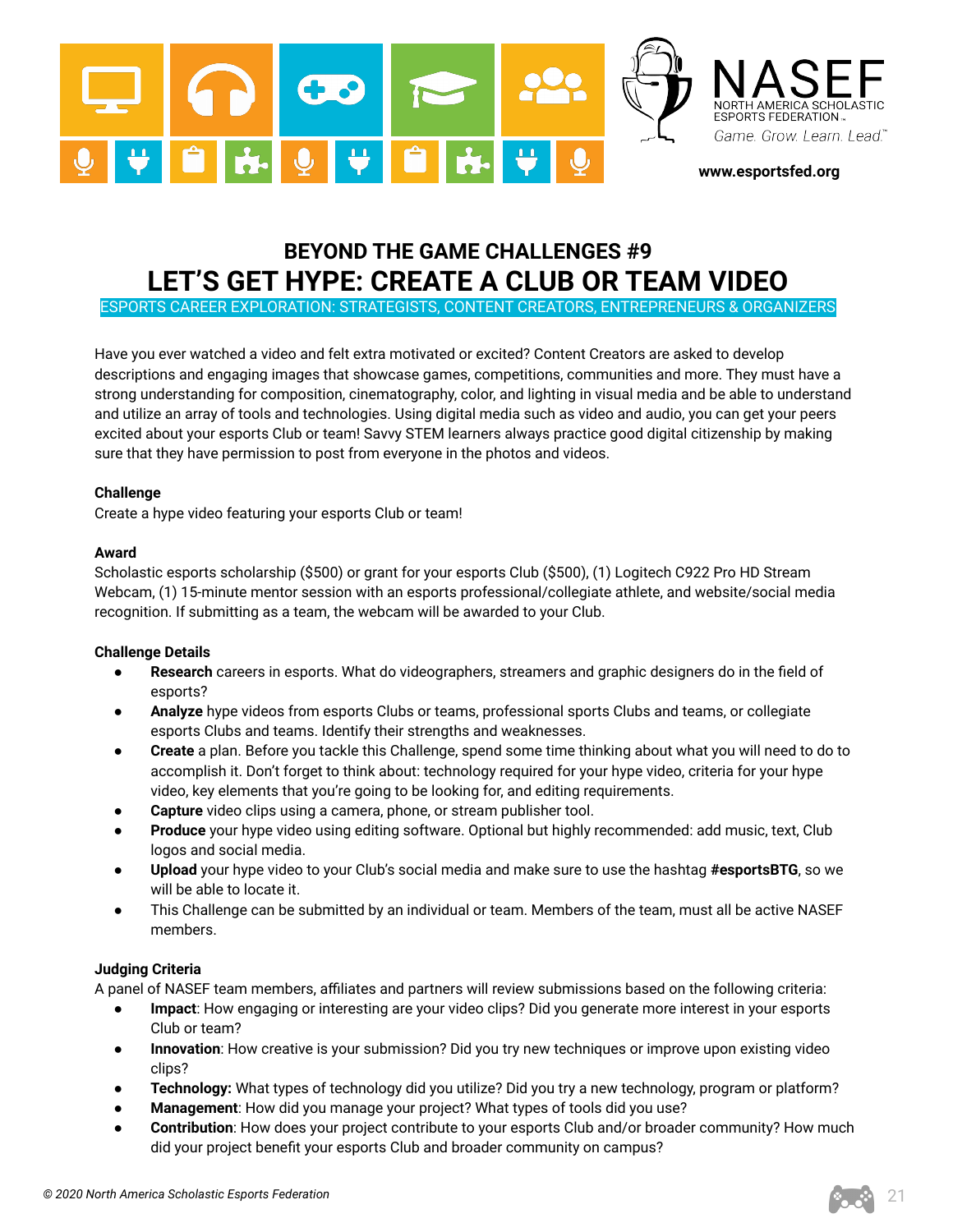

# **BEYOND THE GAME CHALLENGES #9 (CONTINUED) LET'S GET HYPE: CREATE A CLUB OR TEAM VIDEO**

ESPORTS CAREER EXPLORATION: STRATEGISTS, CONTENT CREATORS, ENTREPRENEURS & ORGANIZERS

## **Submission Requirements**

- **All entries must be submitted at [Beyond the Game Challenges](https://www.esportsfed.org/clubs/btg-challenges/) or within your [Club Portal](https://clubs.esportsfed.org/account/login) by Friday, May 29, 2020 by 5:00 pm PT|6:00 pm MT|7:00 pm CT|8:00 pm ET.**
- Please complete the following components of this Beyond the Game Challenge in our submission portal:
	- Research about videographers, streamers and graphic designers careers (you may also research other careers in esports) in esports. Select one profession in esports based on your research and answer the following:
		- Which career did you select? How did you research the careers? Which websites did you use? What type of skills and education do you need for that career? (200-word limit)
	- **Analyze** hype videos from esports Clubs or teams (professional, collegiate, high school, etc.) Identify their strengths and weaknesses. Select your hype videos, conduct your analysis, and answer the following:
		- Which hype videos did you review? Provide two examples. Describe what you defined as a strength in the videos. Describe what you defined as a weakness in the videos. In other words, what did you like or not like in the videos you reviewed? Provide the links (YouTube, Vimeo, Google Folder, etc.) to the two hype videos and answers the questions above in the submission form. (200-word limit)
	- **Create** a plan. Be sure to include: digital media required for your hype videos, criteria for your video clips, key elements that you're going to be looking for, and editing requirements. Upload your plan as a file (Word, PDF, Excel Spreadsheet, or Screenshot image accepted) and describe your plan. (200-word limit)
		- Please include which technology platform or program you plan to use, criteria that you will use to select the clips, music, logos, graphics, and any additional planning information for your hype video.
	- **Share** your hype video. The hype video can be submitted via a link (YouTube, Vimeo, Google Folder, etc.) in the submission form.
	- **Assess** your hype video. What are the key elements of the hype video (Club members, events, audio, etc.? What were the goals of your video? Did you achieve your goals? What type of digital media did you use to produce your hype video? How does it contribute to your Club and/or campus? How have you or your esports Club utilized your hype video? (200-word limit)
	- **Make** the career connection for yourself. How does your experience as a Content Creator (videographer, streamers, graphic designers, video editor, etc.) contribute to your career aspirations? Has this experience changed your thinking about a career in the esports industry? (500-word limit)

## **NASEF How-To Guides (accessible via the Club Portal)**

Club Development: Making a Team Video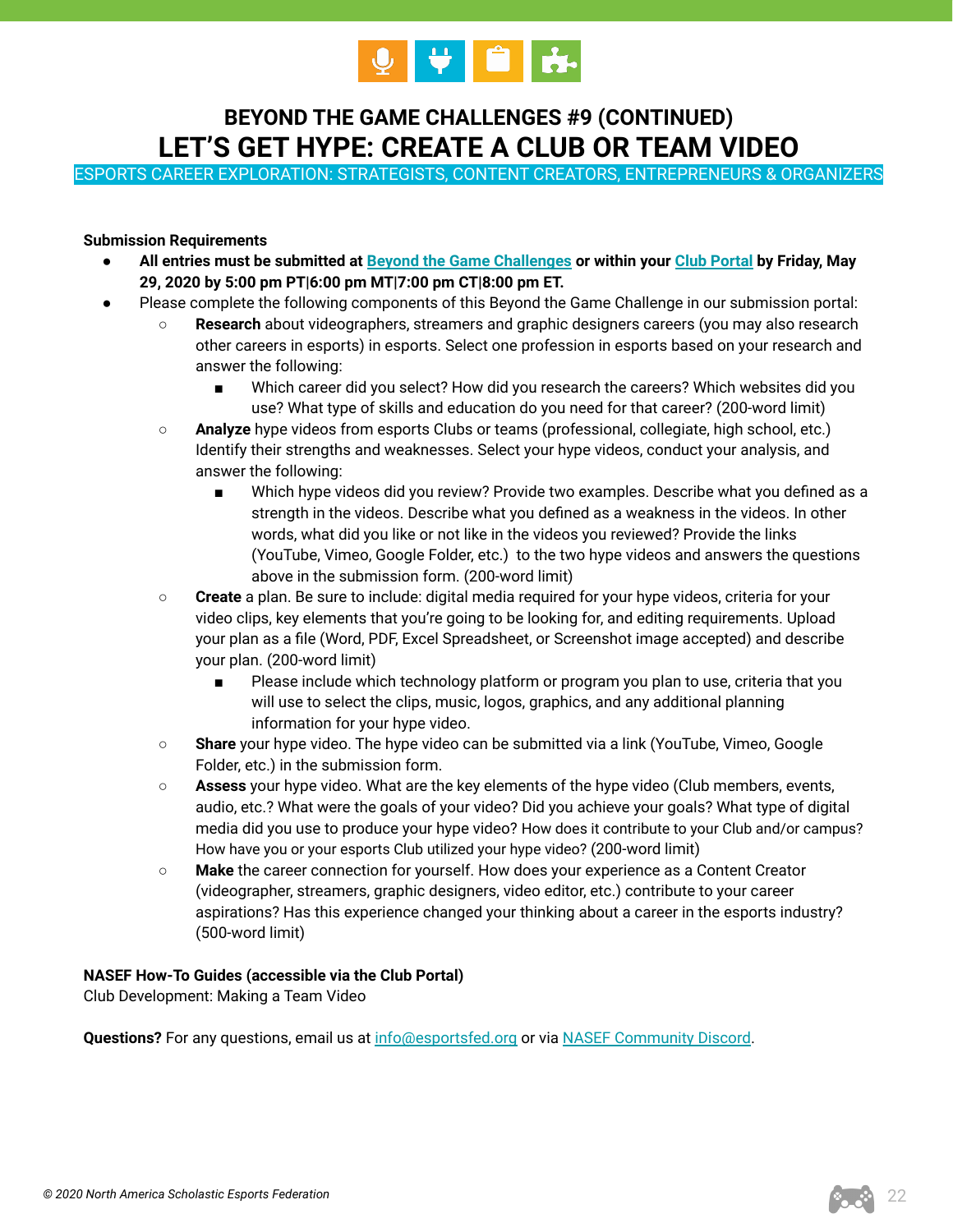

# **BEYOND THE GAME CHALLENGES #10 ACHIEVE PEAK PERFORMANCE: CREATE A HEALTHY GAMING PLAN**

ESPORTS CAREER EXPLORATION: STRATEGISTS & ORGANIZERS

Professional and collegiate esports players' daily regimens vary from strategy and analysis discussions to practices, however it also includes a good fitness routine in order to maintain those demands. At UCI Esports, scholarship players follow a fitness program established by their exercise physiologist to help counter the strain on certain muscles caused during gaming. The fitness program includes aerobic fitness, strength and stretches plus nutrition. General managers and coaches encourage consistency in fitness and nutrition for their players to help their players maintain their performance levels.

# **Challenge**

Submit a healthy gaming plan for your team and Club.

## **Award**

Scholastic esports scholarship (\$500), (1) \$50 Amazon Gift Card, (1) 15-minute mentor session with an esports professional/collegiate athlete, and website/social media recognition. If submitting as a team, the Gift Card will be awarded to your Club.

- **Research** about physiologists, doctors, and trainers careers in esports. Your research can include those careers in all sports (football, basketball, volleyball, etc.).
- Review blogs, articles and websites about the practicing and maintaining healthy practices for gaming and esports.
- **Create** a healthy gaming plan, which should include:
	- A short physical routine that all members of the Club can complete at the beginning of each Club meeting. Include photos or videos of your exercises.
	- $\circ$  A list of healthy gaming strategies for you to share with your Club. The healthy strategies can include fitness and nutrition.
	- Research fitness and nutrition and its impact on players performance.
- Upload your Beyond the Game Challenge idea to your Club's social media and make sure to use the hashtag **#esportsBTG**, so we will be able to locate it.
- This Challenge can only be submitted by an individual student.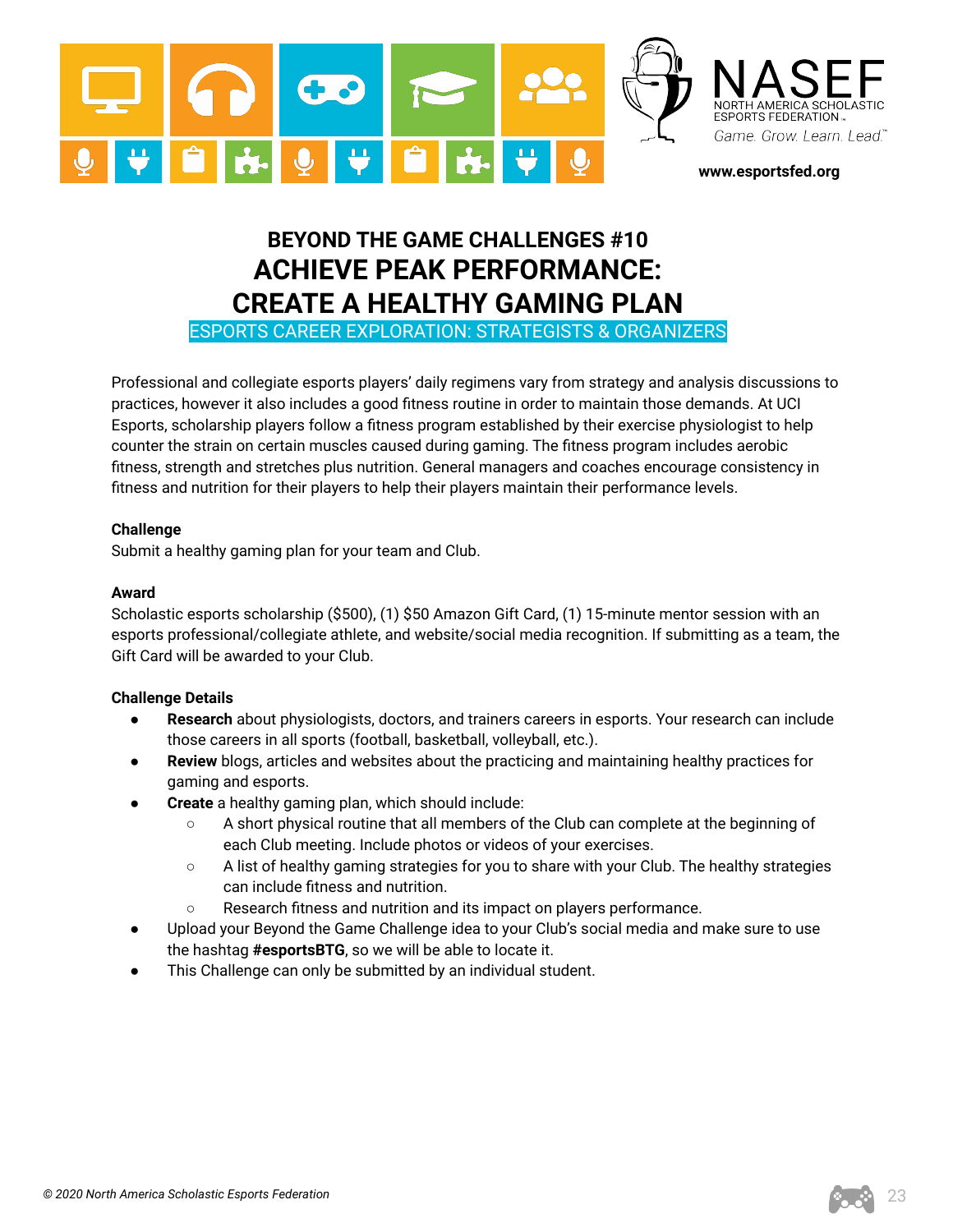

# **BEYOND THE GAME CHALLENGES #10 (CONTINUED) ACHIEVE PEAK PERFORMANCE: CREATE A HEALTHY GAMING PLAN**

ESPORTS CAREER EXPLORATION: STRATEGISTS & ORGANIZERS

# **Judging Criteria**

A panel of NASEF team members, affiliates and partners will review submissions based on the following criteria:

- Impact: How engaging or interesting are your healthy gaming plan? Did you generate more interest in your esports Club or team?
- **Innovation**: How creative is your submission? Did you try new techniques or improve upon existing healthy gaming practices?
- **Technology:** What types of technology did you utilize? Did you try a new technology, program or platform?
- Management: How did you manage your project? What types of tools did you use?
- **Contribution**: How does your project contribute to your esports Club and/or broader community? How much did your project benefit your esports Club and broader community on campus?

## **Submission Requirements**

- **All entries must be submitted at [Beyond the Game Challenges](https://www.esportsfed.org/clubs/btg-challenges/) or within your [Club Portal](https://clubs.esportsfed.org/account/login) by Friday, May 29, 2020 by 5:00 pm PT|6:00 pm MT|7:00 pm CT|8:00 pm ET.**
- Please complete the following components of this Beyond the Game Challenge in our submission portal:
	- **Research** about physiologists, doctors, and trainers careers in esports. Your research can include those careers in all sports (football, basketball, volleyball, etc.). Select one profession (videographers, streamers, graphic designers, etc.), and answer the following:
		- Which career did you select? How did you research the careers? Which websites did you use? What type of skills and education do you need for that career? (200-word limit)
	- **Review** blogs, articles and websites about the practicing and maintaining healthy practices for gaming and esports. Identify their strengths and weaknesses. Select your articles, conduct your review, and answer the following:
		- Which articles, blogs or websites did you review? Provide two examples with titles and links. Describe 2-3 new strategies, facts or practices you learned. (200-word limit)
	- **Create** a healthy gaming plan including the components below. Upload your plan as a file (Word, PDF, Excel Spreadsheet, or Screenshot image accepted) and describe your plan.
		- Research fitness and nutrition and its impact on players performance. (100-word minimum)
		- A short physical routine that all members of the Club can complete at the beginning of each Club meeting. Include photos of your exercises. (One-page minimum)
		- A list of healthy gaming strategies for you to share with your Club. The healthy strategies can include fitness and nutrition. Include photos of your exercises or nutrition practices (One-page minimum)
	- **Assess** your healthy gaming plan. Did you implement your plan or try out some of your healthy gaming strategies? How would you modify your plan moving forward? How does it contribute to your Club and/or campus? How have you or your esports Club utilized your healthy gaming plan? (200-word limit)
	- **Make** the career connection for yourself. How does your experience as a physiologist, doctor, and trainer contribute to your career aspirations? Has this experience changed your thinking about a career in the esports industry? (500-word limit)

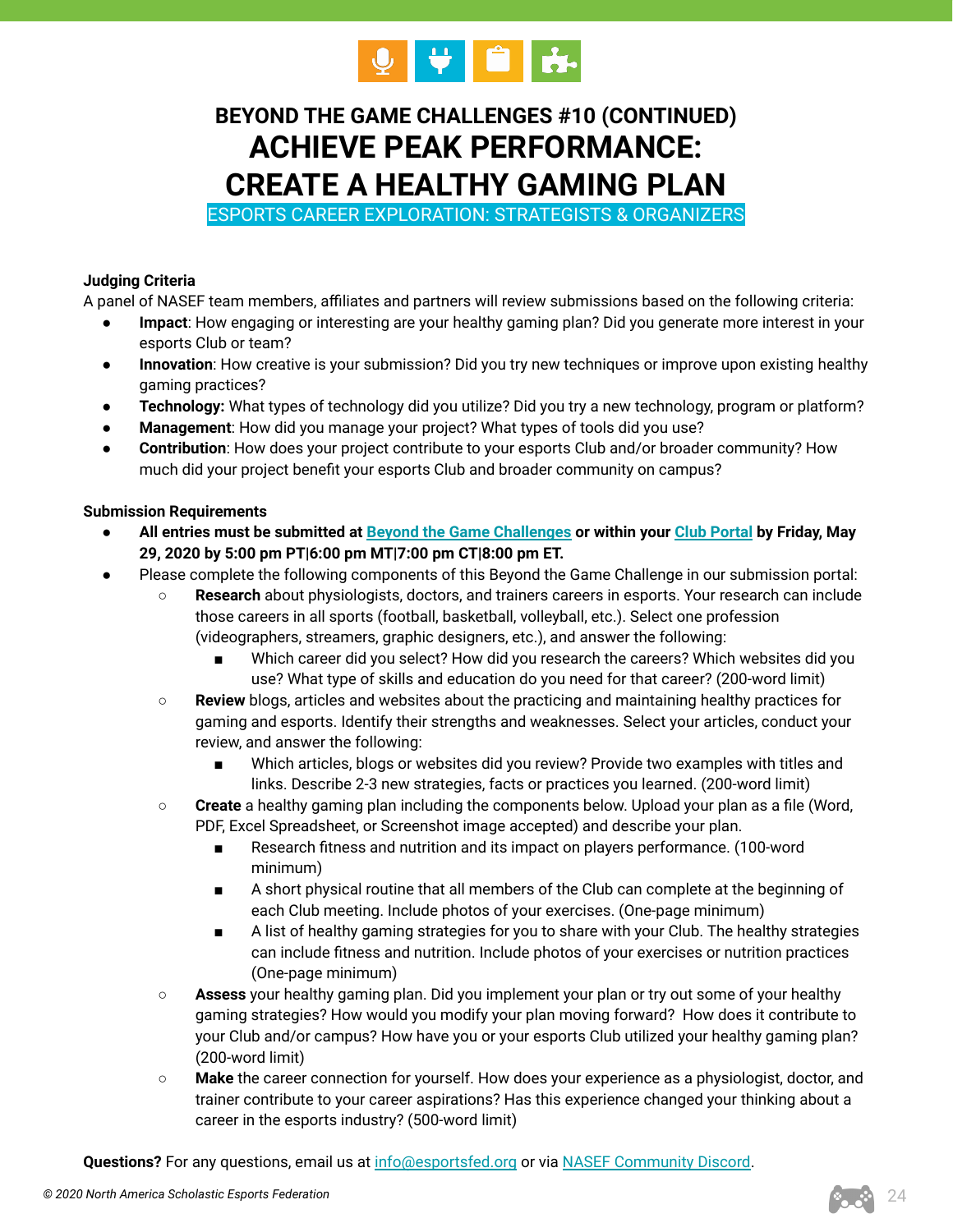

# **BEYOND THE GAME CHALLENGES #11 ADOPT A BOT: IMPLEMENT A BOT IN YOUR DISCORD SERVER**

ESPORTS CAREER EXPLORATION: STRATEGISTS, CONTENT CREATORS, & ORGANIZERS

Software developers solve deep technical problems and build innovative solutions. They can look at the big picture from both business and technology perspective and can possess strong analytical, design, and problem solving skills. Try out your skill as a software developer! Bots on Discord can be really helpful for performing automatic functions such as role assignment. To do their jobs, bots generally follow algorithms, or a sequence of steps designed to accomplish a specific task. Working collaboratively with your fellow Club members, identify an area of need, plan our your algorithm and implement it in Discord. Then, sit back and enjoy while your bot does the needed actions for you!

## **Challenge**

Create a Discord Server and implement a Bot!

#### **Award**

Scholastic esports scholarship (\$500), (1) one-year Discord Nitro subscription, (1) 15-minute mentor session with an esports professional/collegiate athlete, and website/social media recognition.

- Research careers in esports. What do software developers do in the field of esports (tournament, game, and event software development, etc.)?
- Set up your Club's Discord Server or be added as an admin.
- **Identify** what you would like to automate in your Club's Discord Server. Examples include:
	- Polling your Club in an organized manner,
	- Implementing automatic server moderation (banning, muting, etc.)
	- Automatically assigning Roles as people join your Club's Discord Server,
	- Automatically sending a welcome message as people join your Club's Discord Server
- Select a Discord Bot to implement into your Club's Discord Server.
- Add and authorize the Bot to your Club's Discord Server
- **Customize** the Bot, troubleshooting any issues or errors.
- **Create** a step-by-step guide on how to implement a Discord Bot for future Club members.
- **Communicate** with your Club on the addition of the Bot and how to use the Bot.
- Upload your Beyond the Game Challenge idea to your Club's social media and make sure to use the hashtag **#esportsBTG**, so we will be able to locate it.
- This Challenge can only be submitted by an individual student.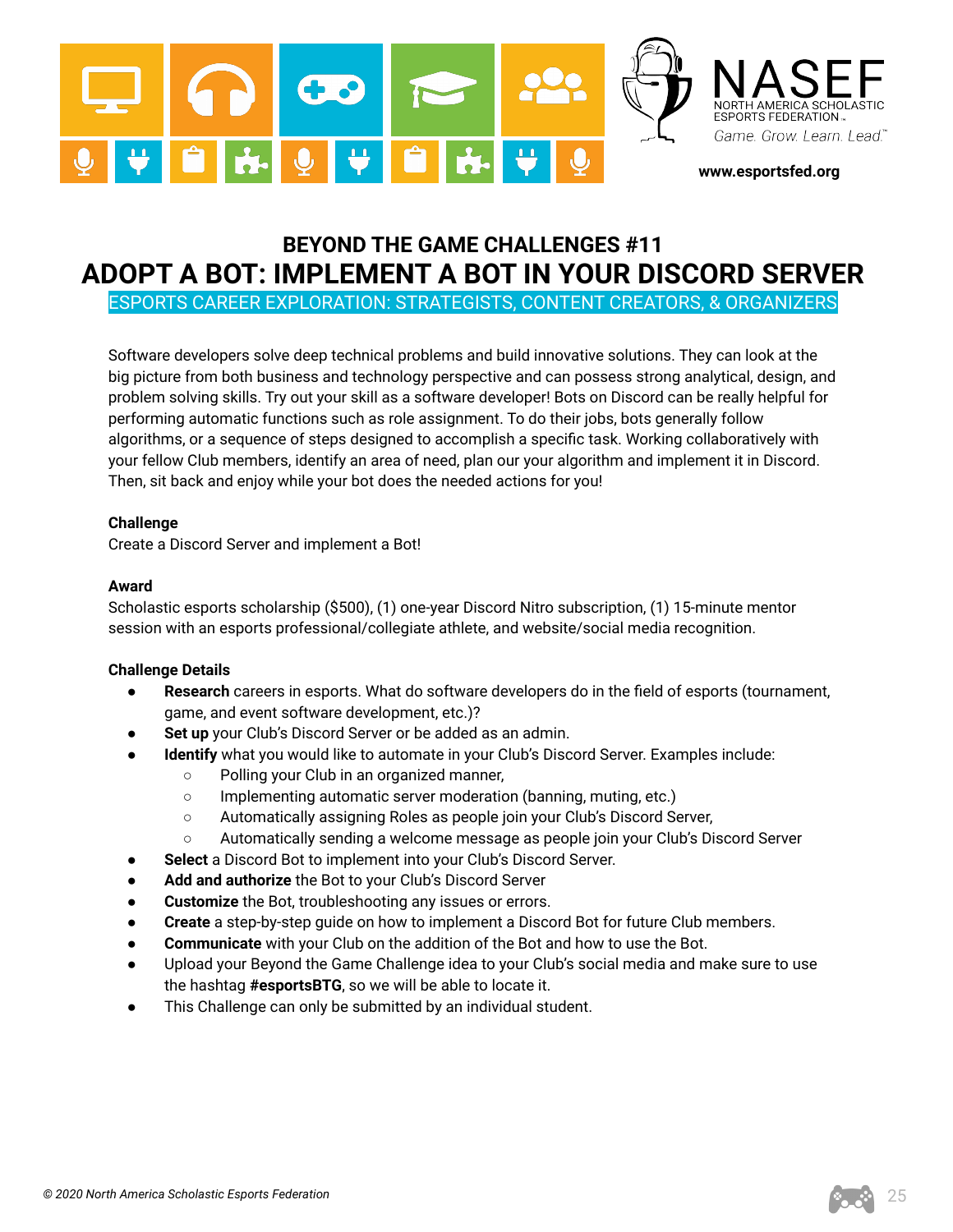

# **BEYOND THE GAME CHALLENGES #11 ADOPT A BOT: IMPLEMENT A BOT IN YOUR DISCORD SERVER**

ESPORTS CAREER EXPLORATION: STRATEGISTS, CONTENT CREATORS, & ORGANIZERS

# **Judging Criteria**

A panel of NASEF team members, affiliates and partners will review submissions based on the following criteria:

- **Impact**: How impactful is your Bot? Did you help solve a problem for your Club?
- **Innovation**: How innovative is your submission? Did you try new Bot or build off an existing Bot?
- **Technology:** What types of technology did you utilize? Did you try a new technology, program or platform?
- **Management**: How did you manage your project? What types of tools did you use?
- **Contribution:** How does your project contribute to your esports Club and/or broader community? How much did your project benefit your esports Club and broader community on campus?

## **Submission Requirements**

- **All entries must be submitted at [Beyond the Game Challenges](https://www.esportsfed.org/clubs/btg-challenges/) or within your [Club Portal](https://clubs.esportsfed.org/account/login) by Friday, May 29, 2020 by 5:00 pm PT|6:00 pm MT|7:00 pm CT|8:00 pm ET.**
- **●** Please complete the following components of this Beyond the Game Challenge in our submission portal:
	- **Research** about what software designers do in esports, and answer the following (you can also select another career in esports):
		- What type of software designer did you select? How did you research the career? Which websites did you use? What type of skills and education do you need for that career? (200-word limit)
	- **Describe** your Discord Bot. What problems were you trying to solve? How did you research how to implement your Bot? How did you implement the Bot? (200-word limit)
	- **Create** a step-by-step guide on how to implement a Discord Bot for future Club members and upload in the submission form (Google doc, Word, PDF accepted). The step-by-step guide should include screenshots and steps on how you implemented the Discord Bot. (one-page minimum). Describe your guide. (200-word limit)
	- **Upload** two screenshots of your new Bot in the Club's Discord Server in the submission form.
	- **Assess** your Bot project. What did you like about your Bot project? Tell us about your successes? Tell us what type of Bot you would like to implement next. How does it contribute to your Club and/or campus? How have you or your esports Club utilized your Bot? (200-word limit)
	- **Make** the career connection for yourself. How does your experience as a software developer contribute to your career aspirations? Has this experience changed your thinking about a career in the esports industry? (500-word limit)

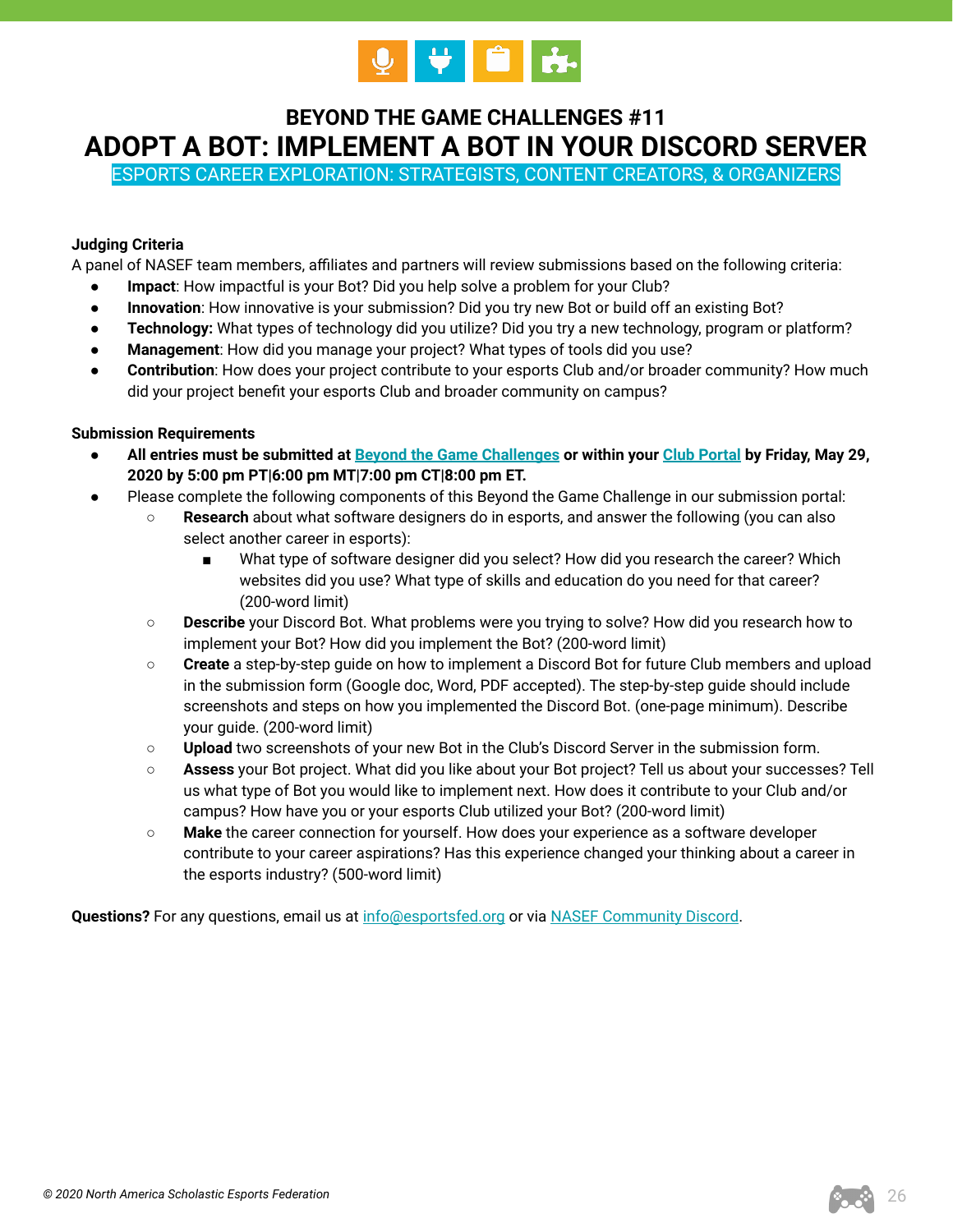

# **BEYOND THE GAME CHALLENGES #12 FIX THE META: DEVELOP A BETTER GAME PATCH**

ESPORTS CAREER EXPLORATION: STRATEGISTS & CONTENT CREATORS

Your favorite game came out with a new patch and now it feels like you are playing a brand new game--and you ask yourself, "how has the meta shifted?" The meta (short for metagame) in competitive video games refers to the game within the game, including the strength of characters, cards/decks, or any other decisions that influence the way you play the game to win.

# **Challenge**

Fix the meta for a game of your choice.

# **Award**

Scholastic esports scholarship (\$500), (1) Western Digital SSD, (1) 15-minute mentoring session with an esports professional/collegiate athlete, and website/social media recognition.

# **Challenge Details**

- **Research** careers in esports. What do strategists, analysts, and theorycrafters do in the field of esports and gaming?
- Select a competitive game (League of Legends, Fortnite, MTG Arena, Smash Ultimate or similar) to evaluate its most recent patch:
	- In-game characters' strengths and weaknesses
	- Items' rarities and abilities
- Using resources such as game's published patch notes, videos, Twitch streams and your own experience, consider the following questions:
	- What is the current meta of the game you selected?
	- $\circ$  As a developer, what changes would you make to the game? How would it shift the meta?
- **Upload** your Beyond the Game Challenge idea to your Club's social media and make sure to use the hashtag **#esportsBTG**, so we will be able to locate it.
- This Challenge can only be submitted by an individual student.

# **Judging Criteria**

A panel of NASEF team members, affiliates and partners will review submissions based on the following criteria:

- Impact: How interesting or creative is your analysis? Did you generate more interest in your esports Club or team?
- **Innovation**: How innovative is your submission? Did you try new techniques or improve upon existing analysis?
- **Technology:** What types of technology did you utilize? Did you try a new technology, program or platform?
- **Management**: How did you manage your project? What types of tools did you use?
- **Contribution**: How does your project contribute to your esports Club and/or broader community? How much did your project benefit your esports Club and broader community on campus?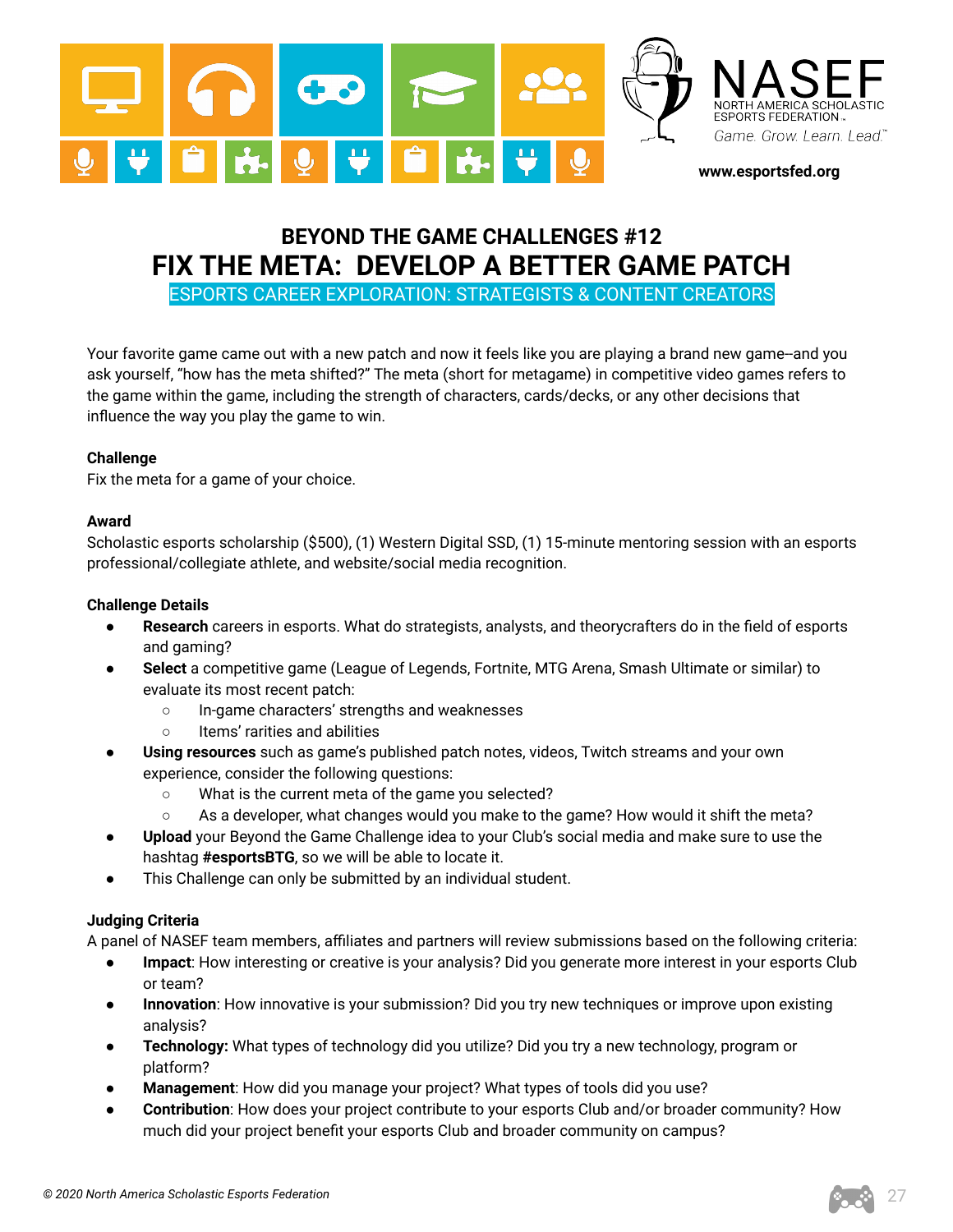

**BEYOND THE GAME CHALLENGES #12 (CONTINUED) FIX THE META: DEVELOP A BETTER GAME PATCH**

ESPORTS CAREER EXPLORATION: STRATEGISTS & CONTENT CREATORS

### **Submission Requirements**

- **All entries must be submitted at [Beyond the Game Challenges](https://www.esportsfed.org/clubs/btg-challenges/) or within your [Club Portal](https://clubs.esportsfed.org/account/login) by Friday, May 29, 2020 by 5:00 pm PT|6:00 pm MT|7:00 pm CT|8:00 pm ET.**
- **●** Please complete the following components of this Beyond the Game Challenge in our submission portal:
	- **Research** about what strategists, analysts and theory crafters do in esports. Select one career, and answer the following (you may select another esports career):
		- Which career did you select? How did you research the career? Which websites did you use? What type of skills and education do you need for that career? (200-word limit)
	- **Describe** the game's current meta. Tell us which game you selected. How would you describe the current meta of the game you selected? (200-word limit)
	- **Analyze** the patch. What are three changes you would make to the current meta? How do you think each change would shift the meta? (200-word limit)
	- **Upload** two screenshots to the resources you used for your analysis (JPG, PNG, Images will be accepted.)
	- **Assess** your project. Would you have changed your game selection? What would you change about your research and analysis process? How does it contribute to your Club and/or campus? How have you or your esports Club utilized your stream clips? (200-word limit)
	- **Make** the career connection for yourself. How does your experience as a strategist, analyst, or theorycrafter contribute to your career aspirations? Has this experience changed your thinking about a career in the esports industry? (500-word limit)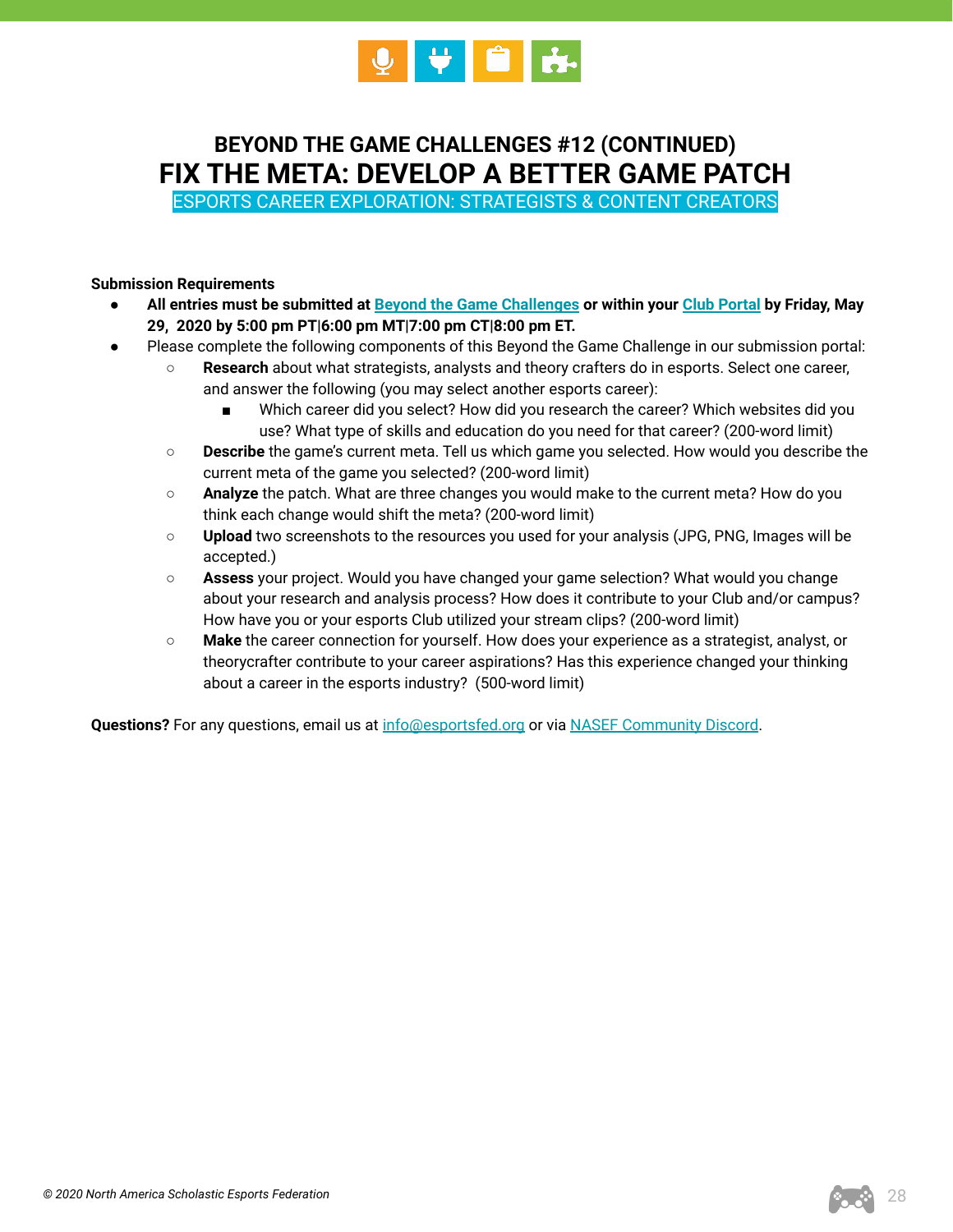

# **BEYOND THE GAME CHALLENGES #13 BLOCKS ROCK: CREATE AN ESPORTS MAP USING MINECRAFT**

ESPORTS CAREER EXPLORATION: CONTENT CREATORS

Have a favorite map but would like to implement changes of your own? You can take this on using Minecraft, the popular open-world action adventure game enjoyed by gamers of all ages, including our NASEF esports Club members.

## **Challenge**

Create an esports map using Minecraft.

# **Award**

Scholastic esports scholarship (\$500), (1) Western Digital SSD, (1) 15-minute mentoring session with an esports professional/collegiate athlete, and website/social media recognition.

- **Research** careers in esports. What do software developers do in the field of esports (tournament, game, and event software development, etc.)?
- Select a competitive video game genre, such as:
	- Multiplayer online battle arena (MOBA)
	- Fighting
	- Battle royale
- **Create** a map on Minecraft under the following conditions:
	- Mode: Creative
	- Map size: minimum 100x100 blocks
	- Player capacity: minimum four players
- **Develop** a list of questions for feedback and invite your fellow Club members for a playtest.
- Upload your Beyond the Game Challenge idea to your Club's social media and make sure to use the hashtag **#esportsBTG**, so we will be able to locate it.
- This Challenge can only be submitted by an individual student.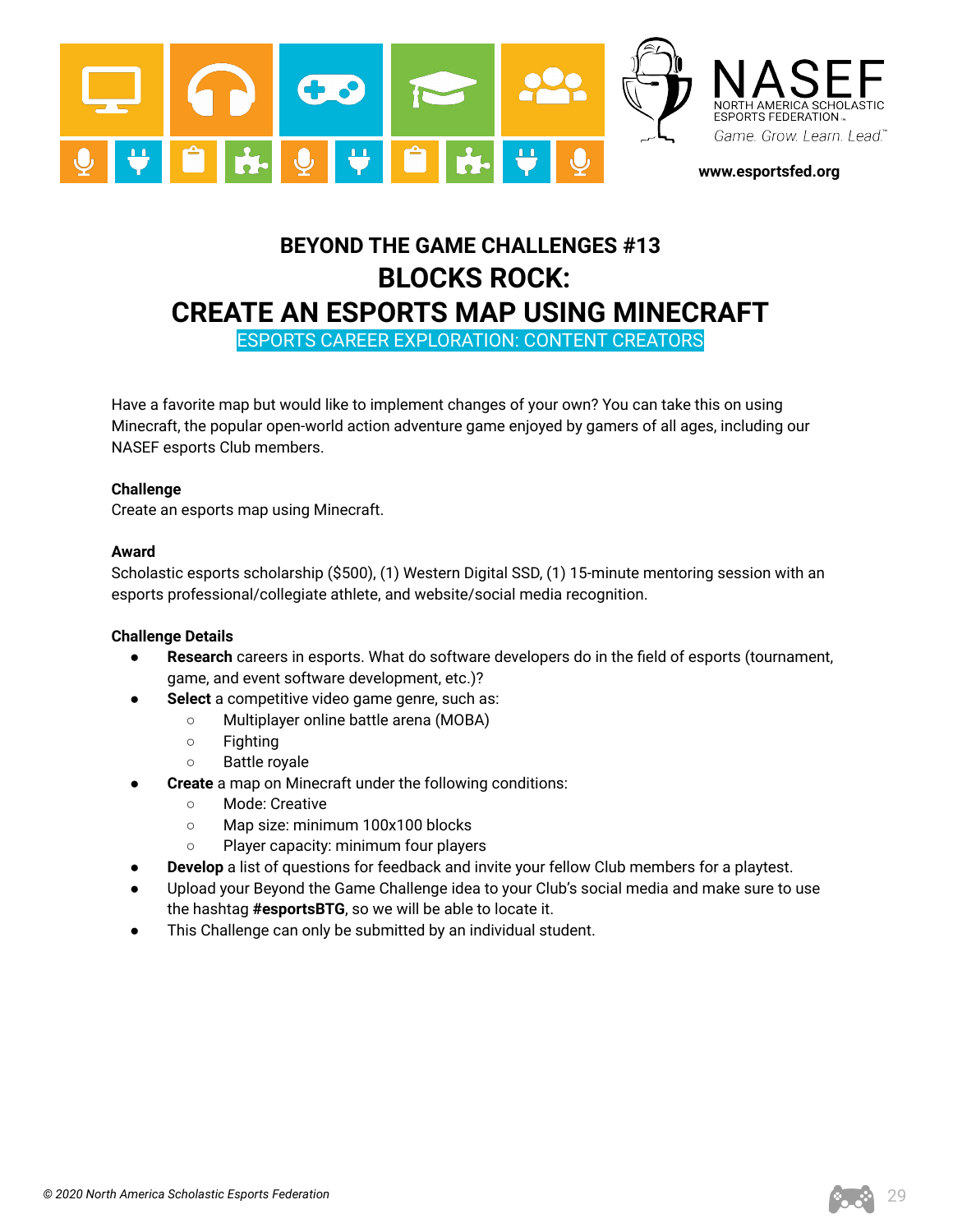

# **BEYOND THE GAME CHALLENGES #13 (CONTINUED) BLOCKS ROCK:**

# **CREATE AN ESPORTS MAP USING MINECRAFT**

ESPORTS CAREER EXPLORATION: CONTENT CREATORS

# **Judging Criteria**

A panel of NASEF team members, affiliates and partners will review submissions based on the following criteria:

- **Impact**: How creative or interesting was your map? Did you generate more interest in your esports Club or team?
- **Innovation**: How innovative is your submission? Did you try new map or build off an existing map?
- **Technology:** What types of technology did you utilize? Did you try a new technology, program or platform?
- Management: How did you manage your project? What types of tools did you use?
- **Contribution**: How does your project contribute to your esports Club and/or broader community? How much did your project benefit your esports Club and broader community on campus?

## **Submission Requirements**

- **All entries must be submitted at [Beyond the Game Challenges](https://www.esportsfed.org/clubs/btg-challenges/) or within your [Club Portal](https://clubs.esportsfed.org/account/login) by Friday, May 29, 2020 by 5:00 pm PT|6:00 pm MT|7:00 pm CT|8:00 pm ET.**
- **●** Please complete the following components of this Beyond the Game Challenge in our submission portal:
	- **Research** about what software designers do in esports, and answer the following:
		- What type of software designer did you select? How did you research the career? Which websites did you use? What type of skills and education do you need for that career? (200-word limit)
	- **Describe** your map. What competitive video game genre did you re-create? What kind of world did you create? (200-word limit)
	- **Develop** a list of questions for feedback and invite your fellow Club members for a playtest of your map. Upload your list of questions as a file (Word, PDF, link to Google Folder, etc.)
	- **Test** your map. After testing the map, what feedback did your Club members provide to you? How did you implement their feedback? (200-word limit)
	- **Upload** 4-6 screenshots at different angles of your new map. (PDF, JPG, allowed)
	- **Assess** your map project. What did you like about your map project? Tell us about your successes? Tell us what type of map you would like to create next. How does it contribute to your Club? How have you or your esports Club utilized your map? How does it contribute to your Club and/or campus? (200-word limit)
	- **Make** the career connection for yourself. How does your experience as a software developer contribute to your career aspirations? How have you or your esports Club utilized your esports map? (500-word limit)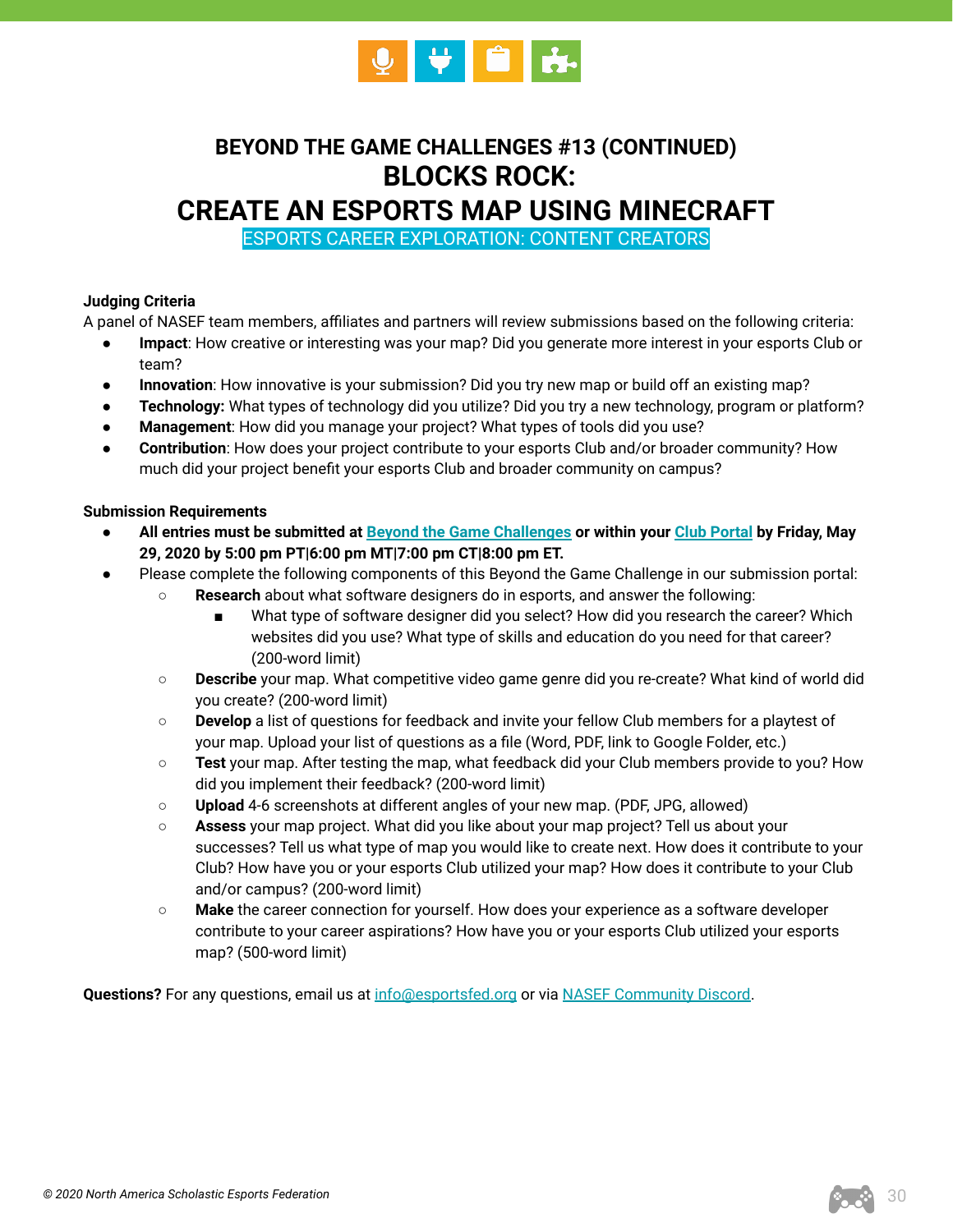

# **BEYOND THE GAME CHALLENGES #14 PUT ME IN, COACH! ANALYZE GAME PLAY WITH VOD REVIEWS**

ESPORTS CAREER EXPLORATION: STRATEGISTS & ORGANIZERS

In most esports matches, a peak moment can mean thrilling victory or stunning defeat, based on timing, player locations and actions and a host of other major and minor factors. In the heat of the moment, the details are sometimes lost, and it's up to a coach or analyst to rewind time and look at that peak moment with microscopic precision to help teams learn, adapt and improve.

## **Challenge**

Review a pivotal game sequence, detail what happened, what it meant for both teams, and what the non-dominant team could have done to counteract the superior tactic.

#### **Award**

Scholastic esports scholarship (\$500), (1) Western Digital SSD, (1) 15-minute mentoring session with an esports professional/collegiate athlete, and website/social media recognition.

- **Research** careers in esports. What do strategists, analysts, and coaches do in the field of esports and gaming?
- **Select** a competitive game (League of Legends, Fortnite, Rocket League, Smash Ultimate or similar) to evaluate.
- Using the game's published videos or Twitch stream recordings, isolate a game play segment of no longer than five (5) minutes and consider the following questions:
	- What was the scenario immediately prior to the peak moment?
	- What were ALL of the factors that changed or snowballed gameplay?
	- What did the non-dominant team do / not do to allow for the change?
	- What could the non-dominant team have done to reverse the change?
- Upload your Beyond the Game Challenge idea to your Club's social media and make sure to use the hashtag **#esportsBTG**, so we will be able to locate it.
- This Challenge can only be submitted by an individual student.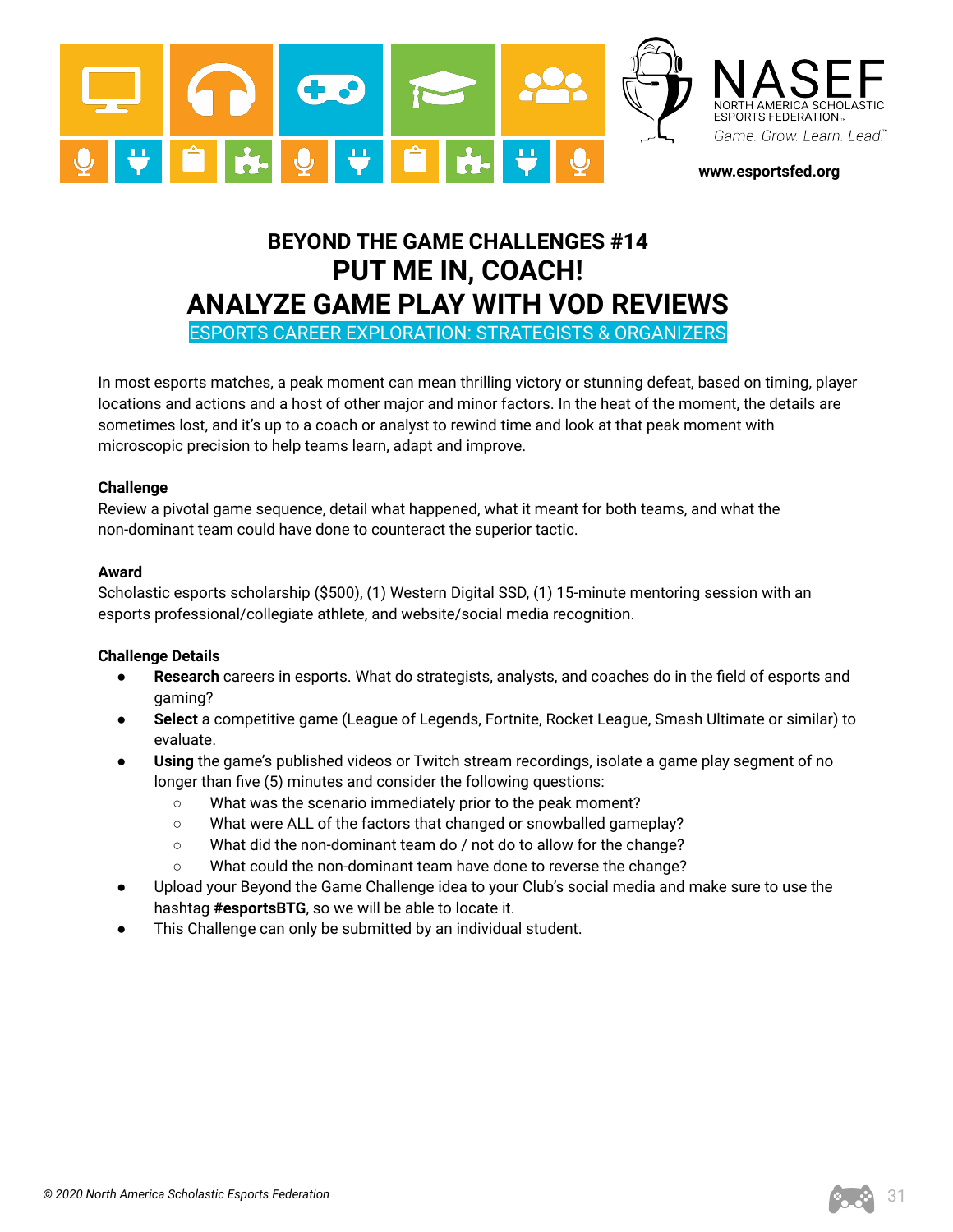

# **BEYOND THE GAME CHALLENGES #14 (CONTINUED) PUT ME IN, COACH! ANALYZE GAME PLAY WITH VOD REVIEWS**

ESPORTS CAREER EXPLORATION: STRATEGISTS & ORGANIZERS

# **Judging Criteria**

A panel of NASEF team members, affiliates and partners will review submissions based on the following criteria:

- **Impact**: How interesting or creative is your analysis? Did you generate more interest in your esports Club or team?
- **Innovation**: How innovative is your submission? Did you try new techniques or improve upon existing analysis?
- **Technology:** What types of technology did you utilize? Did you try a new technology, program or platform?
- **Management**: How did you manage your project? What types of tools did you use?
- **Contribution**: How does your project contribute to your esports Club and/or broader community? How much did your project benefit your esports Club and broader community on campus?

## **Submission Requirements**

- **All entries must be submitted at [Beyond the Game Challenges](https://www.esportsfed.org/clubs/btg-challenges/) or within your [Club Portal](https://clubs.esportsfed.org/account/login) by Friday, May 29, 2020 by 5:00 pm PT|6:00 pm MT|7:00 pm CT|8:00 pm ET.**
- Please complete the following components of this Beyond the Game Challenge in our submission portal:
	- **Research** about what strategists, analysts and coaches do in esports. Select one career, and answer the following:
		- Which career did you select? How did you research the career? Which websites did you use? What type of skills and education do you need for that career? (200-word limit)
	- **Describe** the sequence. Tell us which game and sequence you selected, and respond to the following prompts:
		- As an *analyst,* describe how the dominant team achieved its success. (200-word limit)
		- As a *coach*, discuss in detail how the non-dominant team could have better organized to either avoid the scenario or turn the tide. (300-word limit)
	- **Share** a link to the video or stream you evaluated via a link in the submission form.
	- **Assess** your analysis. Would you have changed your game selection? What would you change about your research and analysis process as an analyst or coach? How does it contribute to your Club and/or campus? How have you or your esports Club utilized your analysis? (200-word limit)
	- **Make** the career connection for yourself. How does your experience as a strategist, analyst, or coach contribute to your career aspirations? Has this experience changed your thinking about a career in the esports industry? (500-word limit)

Questions? For any questions, email us at [info@esportsfed.org](mailto:info@esportsfed.org) or via [NASEF Community Discord.](https://discordapp.com/invite/uyqkA2d)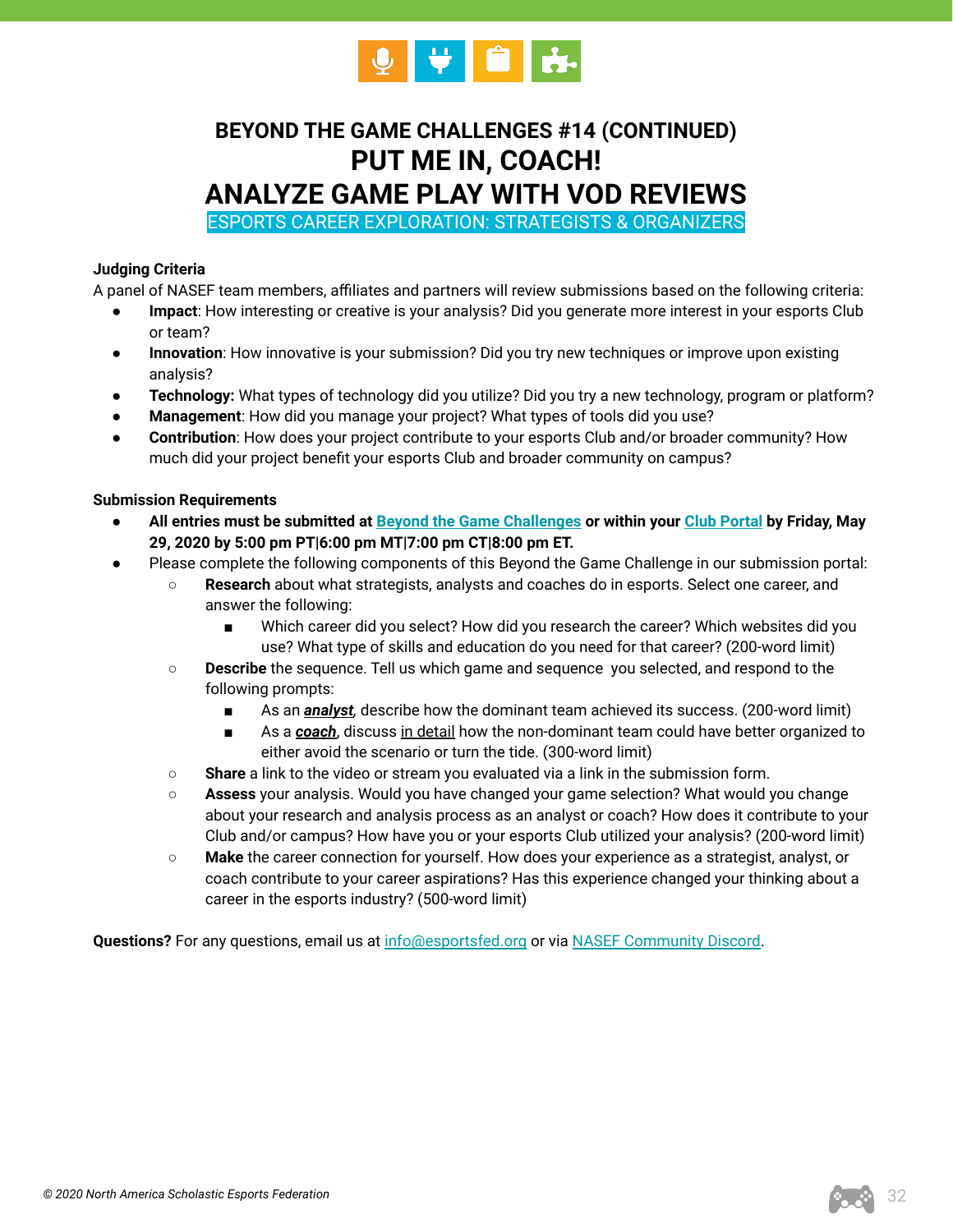

# **BEYOND THE GAME CHALLENGES LEARNING STANDARDS**

## Clip It: **Submit Video Clips of Your Club In Action**

- ISTE 2a: Cultivate and manage their digital identity and reputation and are aware of the permanence of their actions in the digital world.
- ISTE 2b: Engage in positive, safe, legal and ethical behavior when using technology, including social interactions online or when using networked devices.

#### We're Going Live: **Stream a Club Event**

- ISTE 2a: Cultivate and manage their digital identity and reputation and are aware of the permanence of their actions in the digital world.
- ISTE 2b: Engage in positive, safe, legal and ethical behavior when using technology, including social interactions online or when using networked devices.

#### Time to Party: **Host a Viewing Party**

- ISTE 2a: Cultivate and manage their digital identity and reputation and are aware of the permanence of their actions in the digital world.
- ISTE 2b: Engage in positive, safe, legal and ethical behavior when using technology, including social interactions online or when using networked devices.
- ISTE 6d: Publish or present content that customizes the message and medium for their intended audiences.

#### When I Grow Up: **Interview an Esports Professional**

- ISTE 3d: Build knowledge by actively exploring real-world issues and problems, developing ideas and theories and pursuing answers and solutions.
- NGSS SEP/Asking Questions: Ask questions that arise from careful observation of phenomena, or unexpected results, to clarify and/or seek additional information.

#### Bring the Game to Life: **Create Digital Fan Art**

- VAPA: 2.1 Solve a visual arts problem that involves the effective use of the elements of art and the principles of design.
- VAPA: 2.3: Develop and refine skill in the manipulation of digital imagery (either still or video).
- ISTE 2c: Demonstrate an understanding of and respect for the rights and obligations of using and sharing intellectual property.
- ISTE 6b: Create original works or responsibly repurpose or remix digital resources into new creations

#### Getting in Character: **Create a Cosplay Costume**

- VAPA: 2.1 Solve a visual arts problem that involves the effective use of the elements of art and the principles of design.
- VAPA: 2.3: Develop and refine skill in the manipulation of digital imagery (either still or video).
- ISTE 2c: Demonstrate an understanding of and respect for the rights and obligations of using and sharing intellectual property.
- ISTE 6b: Create original works or responsibly repurpose or remix digital resources into new creations.

#### Characters Come Alive: **Create Fine Art Fan Art**

- VAPA: 2.1 Solve a visual arts problem that involves the effective use of the elements of art and the principles of design.
- VAPA: 2.3: Develop and refine skill in the manipulation of digital imagery (either still or video).
- ISTE 2c: Demonstrate an understanding of and respect for the rights and obligations of using and sharing intellectual property.
- ISTE 6b: Create original works or responsibly repurpose or remix digital resources into new creations.